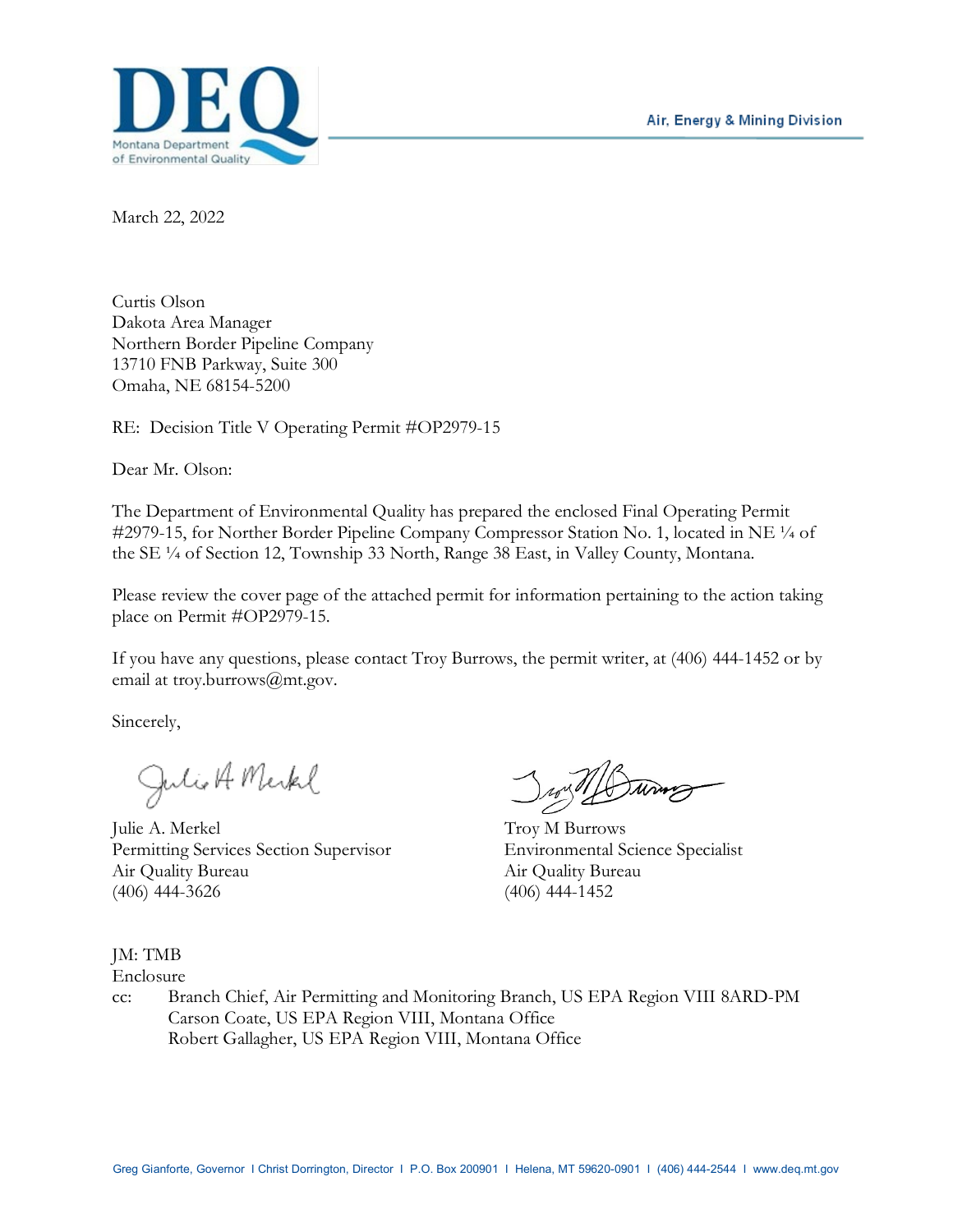# **Montana Department of Environmental Quality Air, Energy & Mining Division Air Quality Bureau**

TI

1

E

S

# Montana Air Quality Permit #2979-15

Northern Border Pipeline Company Compressor Station 1 13710 FNB Parkway, Suite 300 Omaha, NE 68154-5200

March 22, 2022

9  $0 - 0 = 0$ ä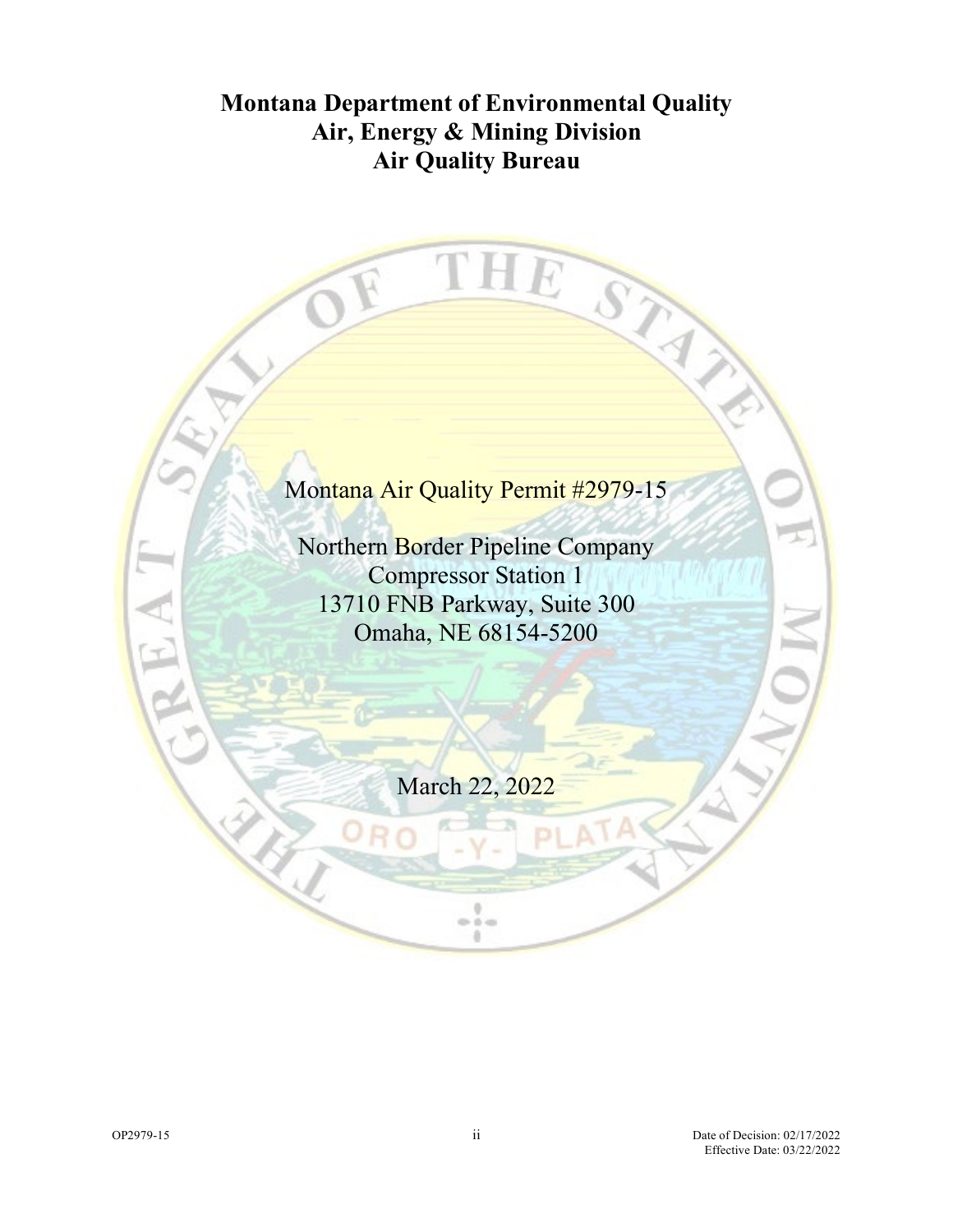# Montana Air Quality Operating Permit<br>Department of Environmental Quality

|             | <b>SECTION I.</b>                                                        |  |
|-------------|--------------------------------------------------------------------------|--|
|             | <b>SECTION II.</b>                                                       |  |
|             | <b>SECTION II.</b>                                                       |  |
|             |                                                                          |  |
|             |                                                                          |  |
| B.          |                                                                          |  |
| $C_{\cdot}$ |                                                                          |  |
|             |                                                                          |  |
|             |                                                                          |  |
| <b>B.</b>   |                                                                          |  |
|             |                                                                          |  |
|             |                                                                          |  |
| Β.          |                                                                          |  |
| C.          |                                                                          |  |
| D.          | MONITORING, RECORDKEEPING, AND REPORTING REQUIREMENTS 17                 |  |
| Ε.          |                                                                          |  |
| F.          |                                                                          |  |
| G.          |                                                                          |  |
| Н.          |                                                                          |  |
| I.          |                                                                          |  |
| J.          |                                                                          |  |
| Κ.          |                                                                          |  |
| L.          |                                                                          |  |
| М.          |                                                                          |  |
| N.          |                                                                          |  |
| О.          |                                                                          |  |
| Ρ.          | EMISSIONS TRADING, MARKETABLE PERMITS, ECONOMIC INCENTIVES  24           |  |
| Q.          |                                                                          |  |
| R.          |                                                                          |  |
| S.          |                                                                          |  |
| T.          |                                                                          |  |
| U.          |                                                                          |  |
| V.          |                                                                          |  |
|             |                                                                          |  |
| Χ.          |                                                                          |  |
| Υ.          |                                                                          |  |
| Z.          |                                                                          |  |
|             |                                                                          |  |
|             | BB. STRATOSPHERIC OZONE PROTECTION - SERVICING OF MOTOR VEHICLE AIR      |  |
|             |                                                                          |  |
|             | CC. STRATOSPHERIC OZONE PROTECTION - RECYCLING AND EMISSION REDUCTIONS26 |  |
|             |                                                                          |  |
|             |                                                                          |  |
|             |                                                                          |  |
|             |                                                                          |  |
|             |                                                                          |  |
|             |                                                                          |  |
|             |                                                                          |  |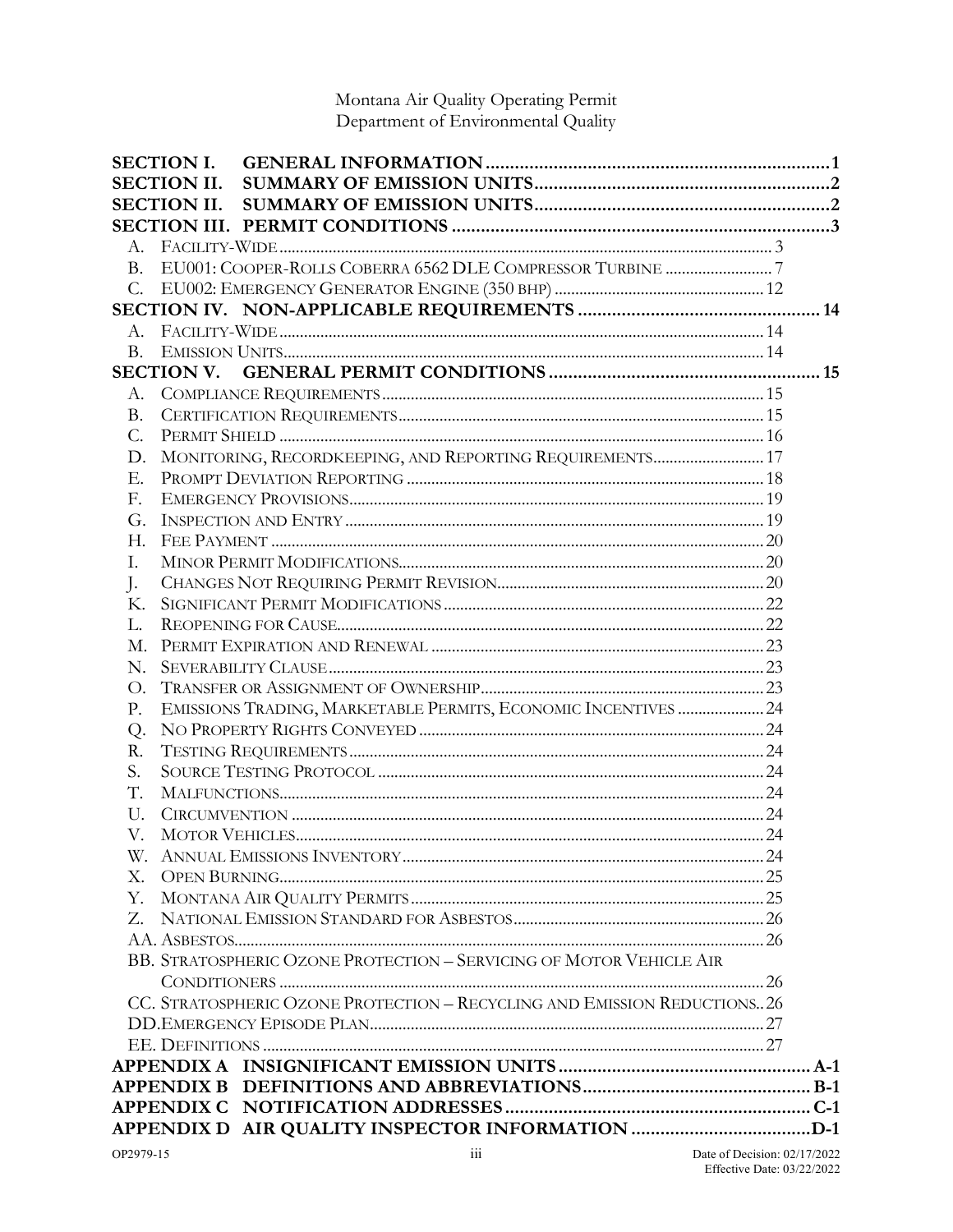Terms not otherwise defined in this permit or in the Definitions and Abbreviations Appendix of this permit have the meaning assigned to them in the referenced regulations.

#### **SECTION I. GENERAL INFORMATION**

The following general information is provided pursuant to ARM 17.8.1210(1).

Company Name: Northern Border Pipeline Company

Mailing Address: 13710 FNB Parkway

City: Omaha State: NE Zip: 68154

Plant Location: NE¼ of the SE¼ of Section 12, Township 33 North, Range 38 East in Valley County

Responsible Official: Curt Olson

Facility Contact Person: Hima Draksharam

Primary SIC Code: 4922

Nature of Business: Natural Gas Transmission

Description of Process: The Northern Border Pipeline Company, Compressor Station Number 1 serves as a gas-fired combustion turbine powered compressor station. The turbine is rated at 38,000 horsepower (hp) when operated under ISO conditions (59ºF, sea level, and 60 percent relative humidity). The turbine's guaranteed heat rate is 7,038 Btu/hp-hr based on lower heating value (LHV). This heat rate results in a manufacture's rated heat input of 267 million British thermal units per hour (MMBtu/hr)-LHV, or 296 MMBtu/hr-higher heating value (HHV). This unit can develop greater horsepower at temperatures less than ISO, therefore heat input can be greater than 296 MMBtu/hr. At 20ºF, the maximum site-rated shaft horsepower (39,335 hp) is equivalent to 307 MMBtu/hr heat input.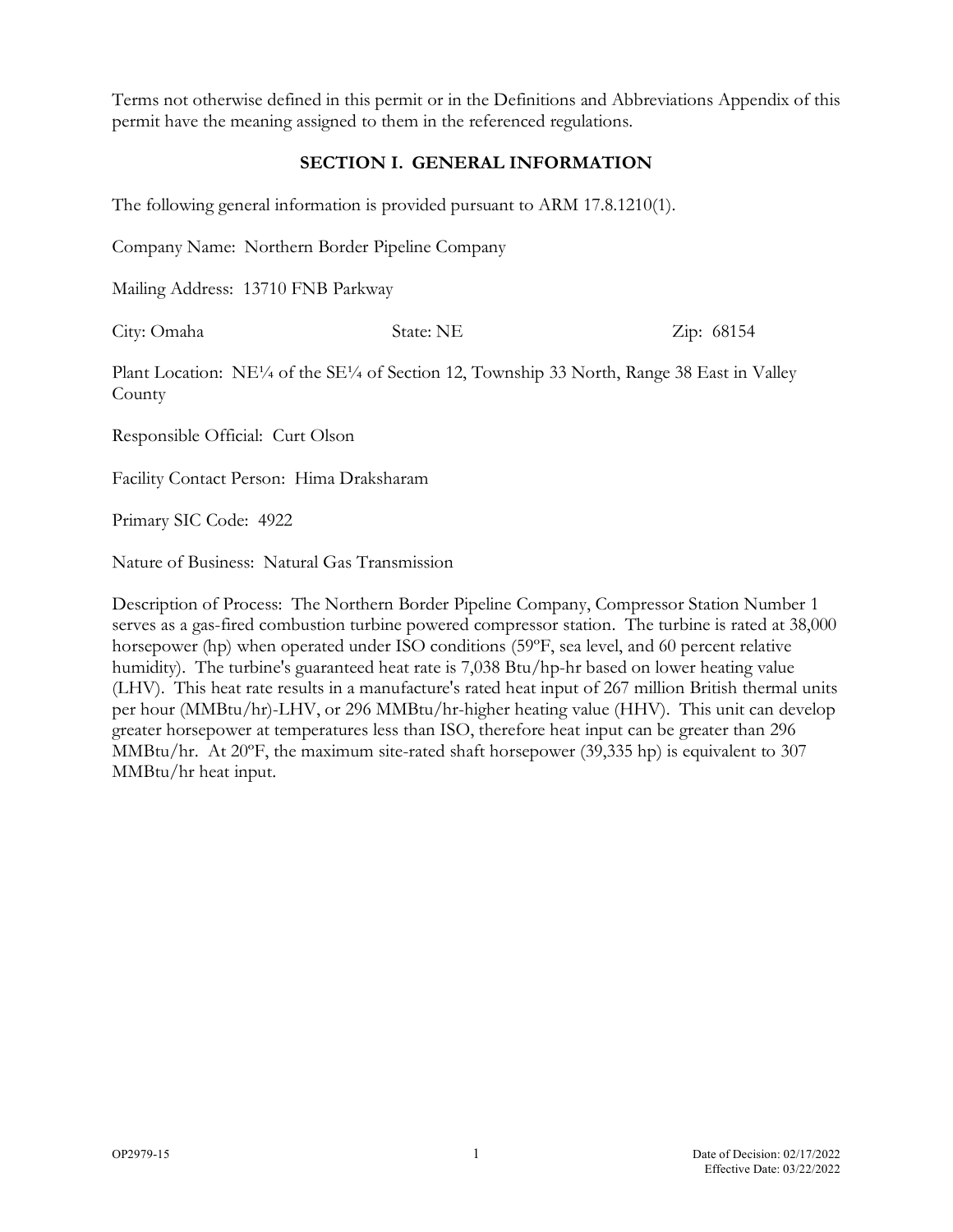# **SECTION II.SUMMARY OF EMISSION UNITS**

| Emissions<br>Unit ID | Description                                         | <b>Pollution Control</b><br>Device/Practice                                            |
|----------------------|-----------------------------------------------------|----------------------------------------------------------------------------------------|
| <b>EU001</b>         | Cooper-Rolls Coberra 6562 DLE<br>Compressor Turbine | $\text{Dry}$ Low NO <sub>x</sub> combustion                                            |
| <b>EU002</b>         | Generator Engine (350 Bhp Engine)                   | Emergency/Maintenance operation<br>only - less than 500 hours of<br>operation per year |

The emission units regulated by this permit are the following (ARM 17.8.1211):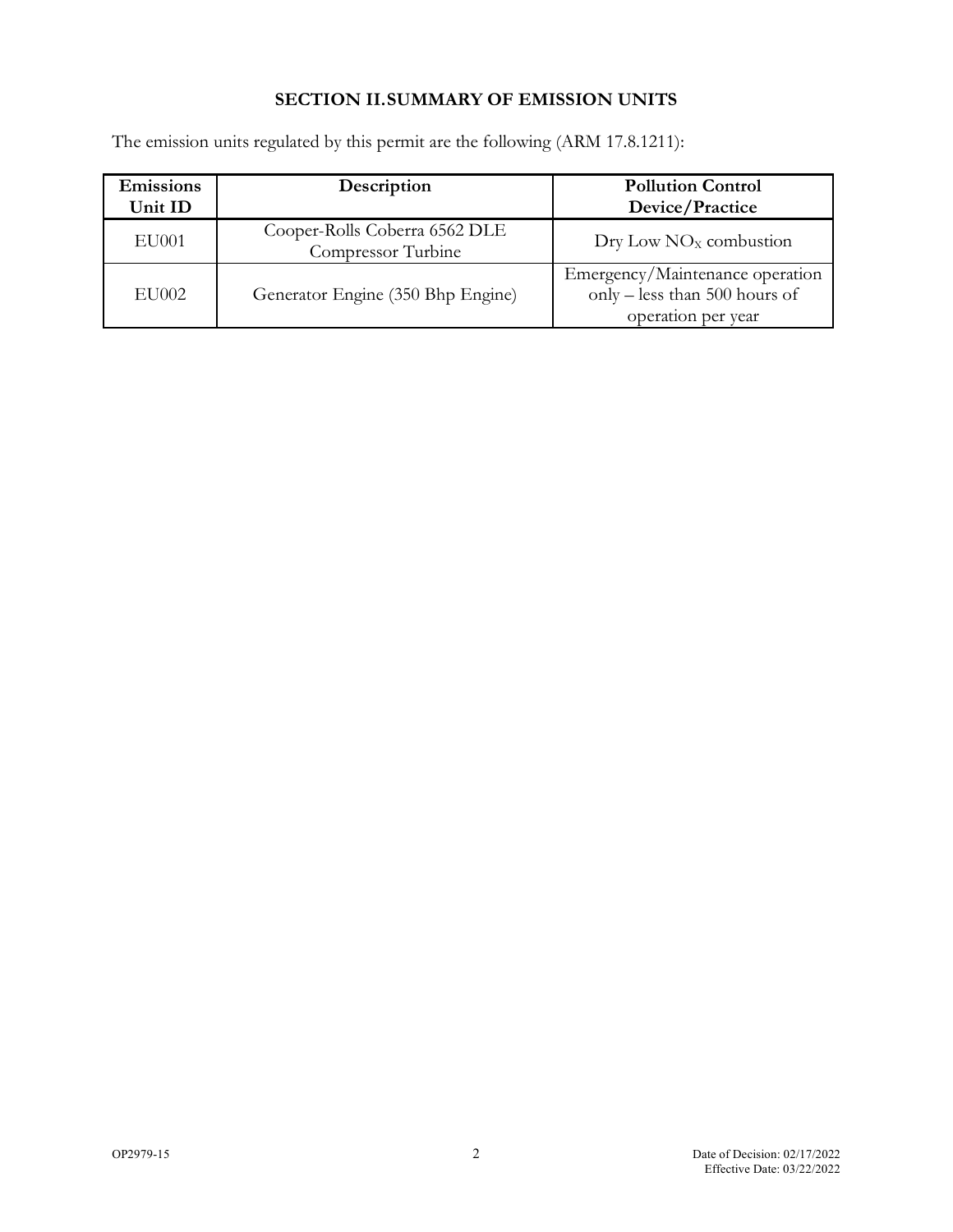#### **SECTION III. PERMIT CONDITIONS**

The following requirements and conditions are applicable to the facility or to specific emission units located at the facility (ARM 17.8.1211, 1212, and 1213).

| Conditio<br>ns | <b>Rule Citation</b>                                   | <b>Rule Description</b>                              | Pollutant/Param<br>eter                      | Limit                                                              |
|----------------|--------------------------------------------------------|------------------------------------------------------|----------------------------------------------|--------------------------------------------------------------------|
| A.1            | ARM 17.8.105                                           | <b>Testing Requirements</b>                          | Testing<br>Requirements                      |                                                                    |
| A.2            | <b>ARM</b><br>17.8.304(1)                              | Visible Air Contaminants                             | Opacity                                      | 40%                                                                |
| A.3            | <b>ARM</b><br>17.8.304(2)                              | Visible Air Contaminants                             | Opacity                                      | 20%                                                                |
| A.4            | <b>ARM</b><br>17.8.308(1)                              | Particulate Matter,<br>Airborne                      | <b>Fugitive Opacity</b>                      | 20%                                                                |
| A.5            | <b>ARM</b><br>17.8.308(2)                              | Particulate Matter,<br>Airborne                      | Reasonable<br>Precautions                    |                                                                    |
| A.6            | ARM 17.8.308                                           | Particulate Matter,<br>Airborne                      | Reasonable<br>Precaution,<br>Construction    | 20%                                                                |
| A.7            | ARM 17.8.309                                           | Particulate Matter, Fuel<br><b>Burning Equipment</b> | Particulate Matter                           | $E = 0.882 * H^{-0.1664}$<br><b>or</b><br>$E = 1.026 * H^{-0.233}$ |
| A.8            | ARM 17.8.310                                           | Particulate Matter,<br><b>Industrial Processes</b>   | Particulate Matter                           | $E = 4.10 * P^{0.67}$ or<br>$E = 55 * P^{0.11} - 40$               |
| A.9            | <b>ARM</b><br>17.8.322(4)                              | Sulfur Oxide Emissions,<br>Sulfur in Fuel            | Sulfur in Fuel<br>(liquid or solid<br>fuels) | 1 lb/MMBtu fired                                                   |
| A.10           | <b>ARM</b><br>17.8.322(5)                              | Sulfur Oxide Emissions,<br>Sulfur in Fuel            | Sulfur in Fuel<br>(gaseous)                  | $50 \frac{\text{gr}}{100}$ CF                                      |
| A.11           | <b>ARM</b><br>17.8.324(3)                              | Hydrocarbon Emissions,<br>Petroleum Products         | Gasoline Storage<br>Tanks                    |                                                                    |
| A.12           | ARM 17.8.324                                           | Hydrocarbon Emissions,<br>Petroleum Products         | 65,000 Gallon<br>Capacity                    |                                                                    |
| A.13           | ARM 17.8.324                                           | Hydrocarbon Emissions,<br>Petroleum Products         | Oil-effluent Water<br>Separator              |                                                                    |
| A.14           | ARM 17.8.342                                           | <b>NESHAPs</b> General<br>Provisions                 | SSM Plans                                    | Submittal                                                          |
| A.15           | <b>ARM</b><br>17.8.1211(1)(c)<br>and 40 CFR<br>Part 98 | Greenhouse Gas<br>Reporting                          | Reporting                                    |                                                                    |
| A.16           | ARM 17.8.1212                                          | <b>Reporting Requirements</b>                        | Prompt Deviation<br>Reporting                |                                                                    |
| A.17           | ARM 17.8.1212                                          | <b>Reporting Requirements</b>                        | Compliance<br>Monitoring                     |                                                                    |
| A.18           | ARM 17.8.1207                                          | <b>Reporting Requirements</b>                        | Annual                                       |                                                                    |

# **A. Facility-Wide**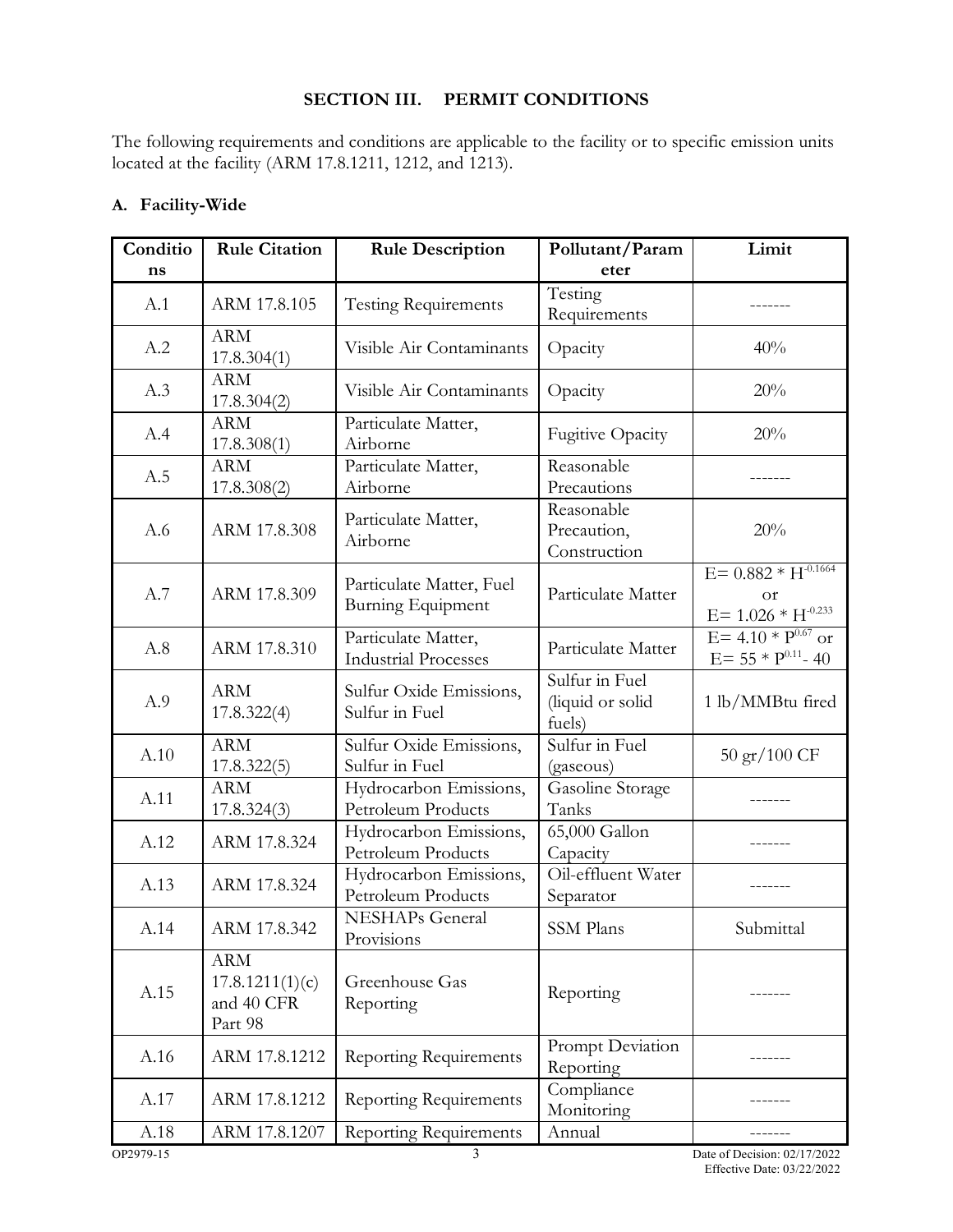| <b>Conditio</b> | <b>Rule Citation</b> | <b>Rule Description</b> | Pollutant/Param | Limit |
|-----------------|----------------------|-------------------------|-----------------|-------|
| ns              |                      |                         | eter            |       |
|                 |                      |                         | Certification   |       |

#### **Conditions**

<span id="page-6-0"></span>A.1. Pursuant to ARM 17.8.105, any person or persons responsible for the emission of any air contaminant into the outdoor atmosphere shall, upon written request of the Department, provide the facilities and necessary equipment (including instruments and sensing devices) and shall conduct test, emission or ambient, for such periods of time as may be necessary using methods approved by the Department.

Compliance demonstration frequencies that list "as required by the Department" refer to ARM 17.8.105. In addition, for such sources, compliance with limits and conditions listing "as required by the Department" as the frequency, is verified annually using emission factors and engineering calculations by the Department's compliance inspectors during the annual emission inventory review; in the case of Method 9 tests, compliance is monitored during the regular inspection by the compliance inspector.

- <span id="page-6-1"></span>A.2. Pursuant to ARM 17.8.304(1), NBPL shall not cause or authorize emissions to be discharged into the outdoor atmosphere from any source installed on or before November 23, 1968, that exhibit an opacity of 40% or greater averaged over 6 consecutive minutes, unless otherwise specified by rule or in this permit.
- <span id="page-6-2"></span>A.3. Pursuant to ARM 17.8.304(2), NBPL shall not cause or authorize emissions to be discharged into the outdoor atmosphere from any source installed after November 23, 1968, that exhibit an opacity of 20% or greater averaged over 6 consecutive minutes, unless otherwise specified by rule or in this permit.
- <span id="page-6-3"></span>A.4. Pursuant to ARM 17.8.308(1), NBPL shall not cause or authorize the production, handling, transportation, or storage of any material unless reasonable precautions to control emissions of particulate matter are taken. Such emissions of airborne particulate matter from any stationary source shall not exhibit an opacity of 20% or greater averaged over 6 consecutive minutes, unless otherwise specified by rule or in this permit.
- <span id="page-6-4"></span>A.5. Pursuant to ARM 17.8.308(2), NBPL shall not cause or authorize the use of any street, road or parking lot without taking reasonable precautions to control emissions of airborne particulate matter, unless otherwise specified by rule or in this permit.
- <span id="page-6-5"></span>A.6. Pursuant to ARM 17.8.308, NBPL shall not operate a construction site or demolition project unless reasonable precautions are taken to control emissions of airborne particulate matter. Such emissions of airborne particulate matter from any stationary source shall not exhibit an opacity of 20% or greater averaged over 6 consecutive minutes, unless otherwise specified by rule or in this permit.
- <span id="page-6-6"></span>A.7. Pursuant to ARM 17.8.309, unless otherwise specified by rule or in this permit, NBPL shall not cause or authorize particulate matter caused by the combustion of fuel to be discharged from any stack or chimney into the outdoor atmosphere in excess of the maximum allowable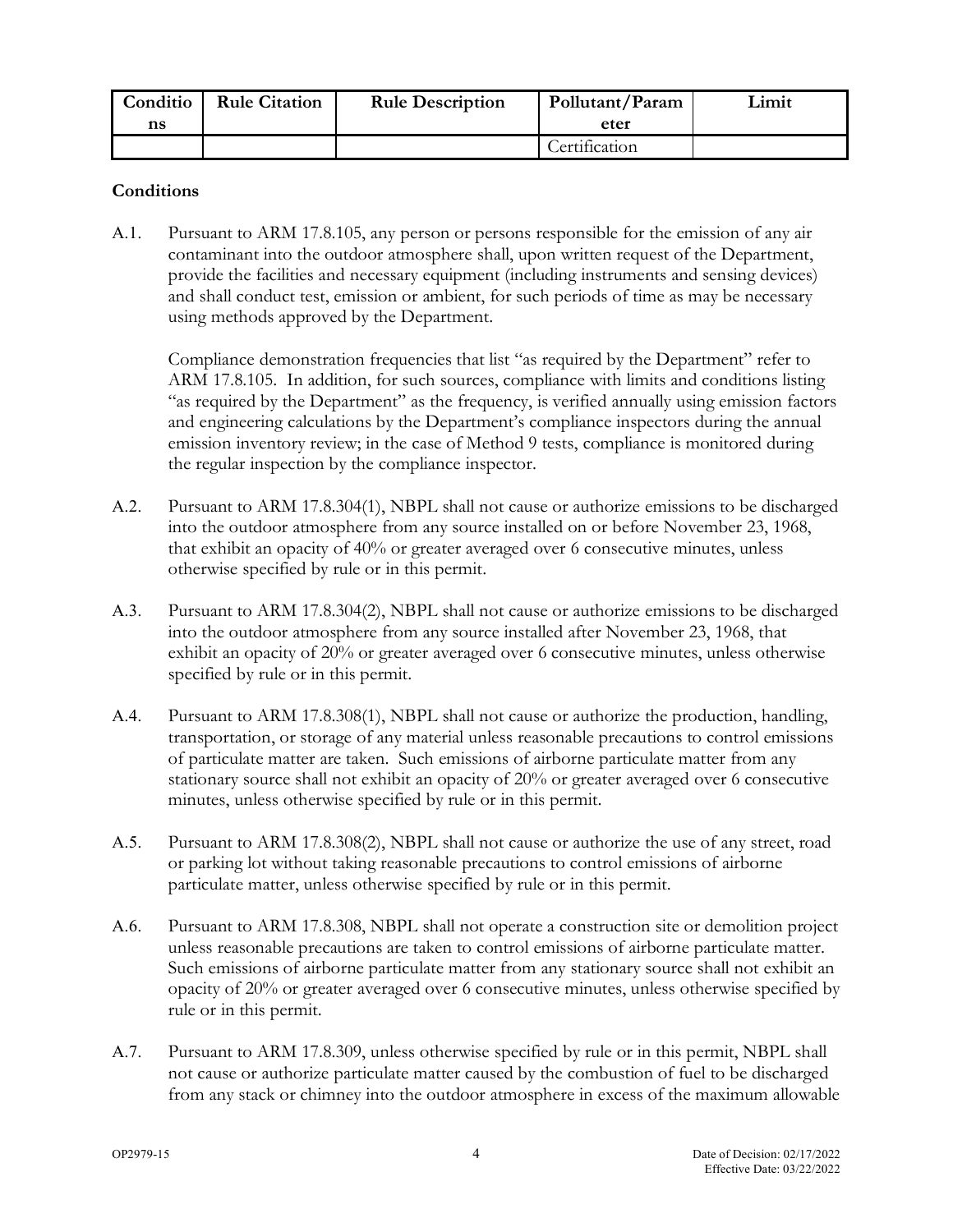emissions of particulate matter for existing fuel burning equipment and new fuel burning equipment calculated using the following equations:

For existing fuel burning equipment (installed before November 23, 1968):  $E = 0.882 * H^{-0.1664}$ 

For new fuel burning equipment (installed on or after November 23, 1968):  $E = 1.026 * H^{-0.233}$ 

Where H is the heat input capacity in million Btu (MMBtu) per hour and E is the maximum allowable particulate emissions rate in pounds per MMBtu.

<span id="page-7-0"></span>A.8. Pursuant to ARM 17.8.310, unless otherwise specified by rule or in this permit, NBPL shall not cause or authorize particulate matter to be discharged from any operation, process, or activity into the outdoor atmosphere in excess of the maximum hourly allowable emissions of particulate matter calculated using the following equations:

| For process weight rates up to 30 tons per hour:        | $E = 4.10 * P^{0.67}$      |
|---------------------------------------------------------|----------------------------|
| For process weight rates in excess of 30 tons per hour: | $E = 55.0 * P^{0.11} - 40$ |

Where  $E =$  rate of emissions in pounds per hour and  $P =$  process weight rate in tons per hour.

- <span id="page-7-1"></span>A.9. Pursuant to ARM 17.8.322(4), NBPL shall not burn liquid or solid fuels containing sulfur in excess of 1 pound per million BTU fired, unless otherwise specified by rule or in this permit.
- <span id="page-7-2"></span>A.10. Pursuant to ARM 17.8.322(5), NBPL shall not burn any gaseous fuel containing sulfur compounds in excess of 50 grains per 100 cubic feet of gaseous fuel, calculated as hydrogen sulfide at standard conditions, unless otherwise specified by rule or in this permit.
- <span id="page-7-3"></span>A.11. Pursuant to ARM 17.8.324(3), NBPL shall not load or permit the loading of gasoline into any stationary tank with a capacity of 250 gallons or more from any tank truck or trailer, except through a permanent submerged fill pipe, unless such tank is equipped with a vapor loss control device or is a pressure tank as described in ARM 17.8.324(1), unless otherwise specified by rule or in this permit.
- <span id="page-7-4"></span>A.12. Pursuant to ARM 17.8.324, unless otherwise specified by rule or in this permit, NBPL shall not place, store or hold in any stationary tank, reservoir or other container of more than 65,000 gallon capacity any crude oil, gasoline or petroleum distillate having a vapor pressure of 2.5 pounds per square inch absolute or greater under actual storage conditions, unless such tank, reservoir or other container is a pressure tank maintaining working pressure sufficient at all times to prevent hydrocarbon vapor or gas loss to the atmosphere, or is designed and equipped with a vapor loss control device, properly installed, in good working order and in operation.
- <span id="page-7-5"></span>A.13. Pursuant to ARM 17.8.324, unless otherwise specified by rule or in this permit, NBPL shall not use any compartment of any single or multiple-compartment oil-effluent water separator, which compartment receives effluent water containing 200 gallons a day or more of any petroleum product from any equipment processing, refining, treating, storing or handling kerosene or other petroleum product of equal or greater volatility than kerosene, unless such compartment is equipped with a vapor loss control device, constructed so as to prevent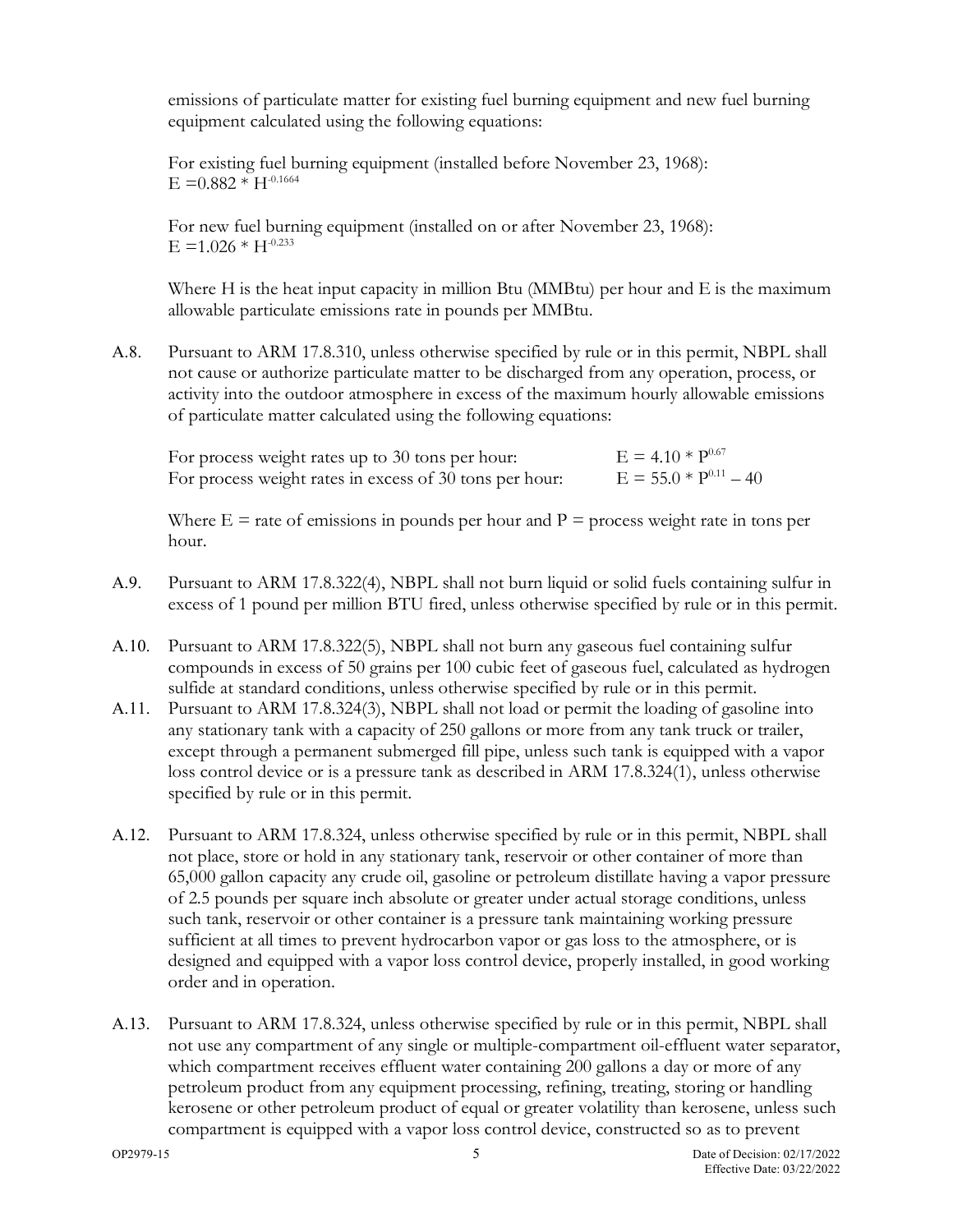emission of hydrocarbon vapors to the atmosphere, properly installed, in good working order and in operation.

- <span id="page-8-0"></span>A.14. Pursuant to ARM 17.8.342 and 40 CFR 63.6, NBPL shall submit to the Department a copy of any startup, shutdown, and malfunction (SSM) plan required under 40 CFR  $63.6(e)(3)$ within 30 days of the effective date of this operating permit (if not previously submitted), within 30 days of the compliance date of any new National Emission Standard for Hazardous Air Pollutants (NESHAPs) or Maximum Achievable Control Technology (MACT) standard, and within 30 days of the revision of any such SSM plan, when applicable. The Department requests submittal of such plans in electronic form, when possible.
- <span id="page-8-1"></span>A.15. Pursuant to ARM 17.8.1211(1)(c) and 40 CFR Part 98, NBPL shall comply with requirements of 40 CFR Part 98 – Mandatory Greenhouse Gas Reporting, as applicable (ARM 17.8.1211(1)(c), NOT an applicable requirement under Title V).
- <span id="page-8-2"></span>A.16. NBPL shall promptly report deviations from permit requirements including those attributable to upset conditions, as upset is defined in the permit. To be considered prompt, deviations shall be reported to the Department using the schedule and content as described in Section V[.E](#page-20-0) (unless otherwise specified in an applicable requirement) (ARM 17.8.1212).
- A.17. Pursuant to ARM 17.8.302 and ARM 17.8.342, and 40 CFR 63.6, the owner or operator must maintain at the affected source a current startup, shutdown, and malfunction plan (if a plan is required by 40 CFR  $(3.6(e)(3)$  and the Table for General Provision Applicability of the appropriate subpart), meeting the requirements of 40 CFR 63.6, and must make the plan available upon request. In addition, if the startup, shutdown, and malfunction plan is subsequently revised, the owner or operator must maintain at the affected source each previous (i.e., superseded) version of the startup, shutdown, and malfunction plan, and must make each such previous version available for a period of 5 years after revision of the plan. The owner or operator shall confirm that actions taken during the relevant reporting period during periods of startup, shutdown, and malfunction were consistent with the affected source's startup, shutdown and malfunction plan in the semiannual (or more frequent) startup, shutdown, and malfunction report required in 40 CFR 63.10(d)(5).
- <span id="page-8-3"></span>A.18. By February 15 of each year, NBPL shall submit to the Department the compliance certification required by Section V[.B.](#page-17-0) The annual certification required by Section V[.B](#page-17-0) must include a statement of compliance based on the information available which identifies any observed, documented or otherwise known instance of noncompliance for each applicable requirement. Per ARM 17.8.1207,

*any application form, report, or compliance certification submitted pursuant to ARM Title 17, Chapter 8, Subchapter 12 (including annual certifications), shall contain certification by a responsible official of truth, accuracy and completeness. This certification and any other certification required under ARM Title 17, Chapter 8, Subchapter 12, shall state that,* "based on information and belief formed after reasonable inquiry, the statements and information in the document are true, accurate and complete."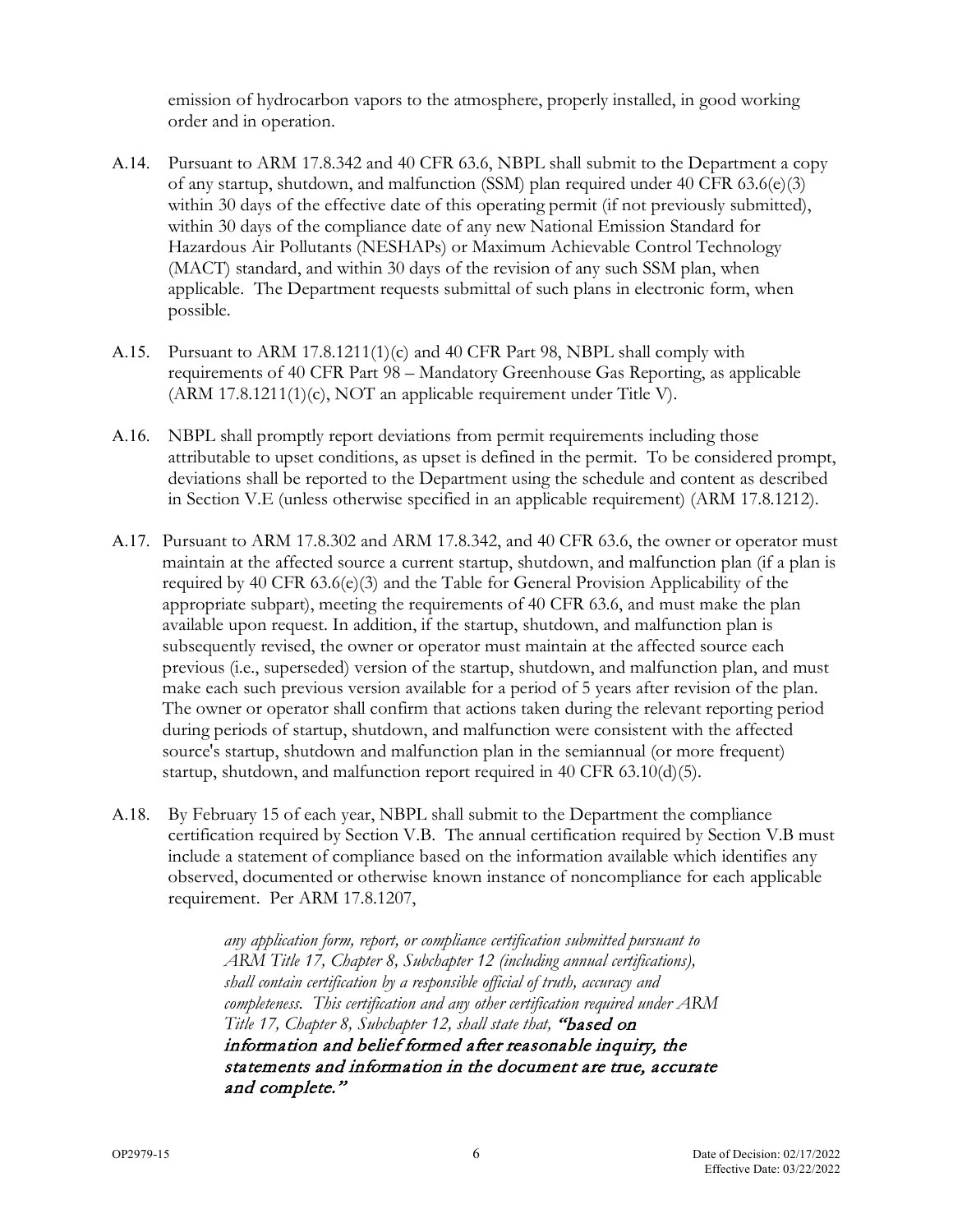| Condition(                                                             | Pollutant/Param                          |                                                                         | Compliance Demonstration           |                                                                                                  | Reporting        |
|------------------------------------------------------------------------|------------------------------------------|-------------------------------------------------------------------------|------------------------------------|--------------------------------------------------------------------------------------------------|------------------|
| s)                                                                     | eter                                     | Permit Limit                                                            | Method                             | Frequency                                                                                        | Requireme<br>nts |
| B.1, B.16,<br>B.23, B.28,<br><b>B.29</b>                               | Opacity                                  | 20%                                                                     |                                    |                                                                                                  |                  |
| B.2, B.16,<br>B.23, B.28,<br><b>B.29</b>                               | Particulate from<br>fuel combustion      | $E = 1.026*H^{-0.233}$                                                  | Pipeline<br>quality<br>natural gas | Ongoing                                                                                          |                  |
| B.3, B.16,<br>B.23, B.28,<br><b>B.29</b>                               | Sulfur<br>compounds in<br>fuel (gaseous) | 50 grains<br>$100$ scf                                                  |                                    |                                                                                                  |                  |
| B.4, B.5,<br>B.17, B.19,<br>B.23, B.24,<br>B.26, B.27,<br>B.28, B.29   | NO <sub>x</sub>                          | 40 ppm $_{\text{vd}}$ and 50<br>lb/hr                                   | Portable<br>analyzer               | Semiannual<br>$testing -$<br>applicable limit<br>based on                                        | Semiannua        |
| B.6, B.17,<br>B.20, B.23,<br>B.24, B.26,<br>B.27, B.28,<br><b>B.29</b> |                                          | $78 \text{ lb/hr}$                                                      | Portable<br>analyzer               | operational status<br>of the DLE, and<br>as required by the<br>Department and<br>Section III.A.1 |                  |
| B.7, B.17,<br>B.24, B.26,<br>B.27, B.28,<br><b>B.29</b>                |                                          | 460 lb/hr at 20<br>degrees F or<br>colder                               | Portable<br>analyzer               | Semiannual<br>$testing -$<br>applicable limit<br>based on ambient                                |                  |
| B.8, B.17,<br>B.24, B.26,<br>B.27, B.28,<br><b>B.29</b>                | CO                                       | 56 lb/hr at 20<br>degrees F or<br>warmer                                | Portable<br>analyzer               | temperature, and<br>as required by the<br>Department and<br>Section III.A.1                      |                  |
| B.9, B.18,<br>B.23, B.28,<br><b>B.29</b>                               |                                          | 162 ton per<br>rolling 12-<br>months                                    | Parametric<br>correlation          | Ongoing                                                                                          |                  |
| B.4, B.19,<br>B.20, B.23,<br>B.28, B.29                                |                                          | Operation of dry<br>low NO <sub>x</sub> (DLE)<br>system                 |                                    | Ongoing                                                                                          |                  |
| B.11, B.20,<br>B.23, B.28,<br><b>B.29</b>                              | Turbine Engine                           | $750$ hr/rolling<br>12-month time<br>period non-DLE<br>system operation | Recordkeepi<br>ng                  | Ongoing                                                                                          |                  |
| B.12, B.21,<br>B.23, B.28,<br><b>B.29</b>                              | Stack height                             | Minimum of 55<br>feet above<br>ground level                             |                                    | Ongoing                                                                                          |                  |

# **B. EU001: Cooper-Rolls Coberra 6562 DLE Compressor Turbine**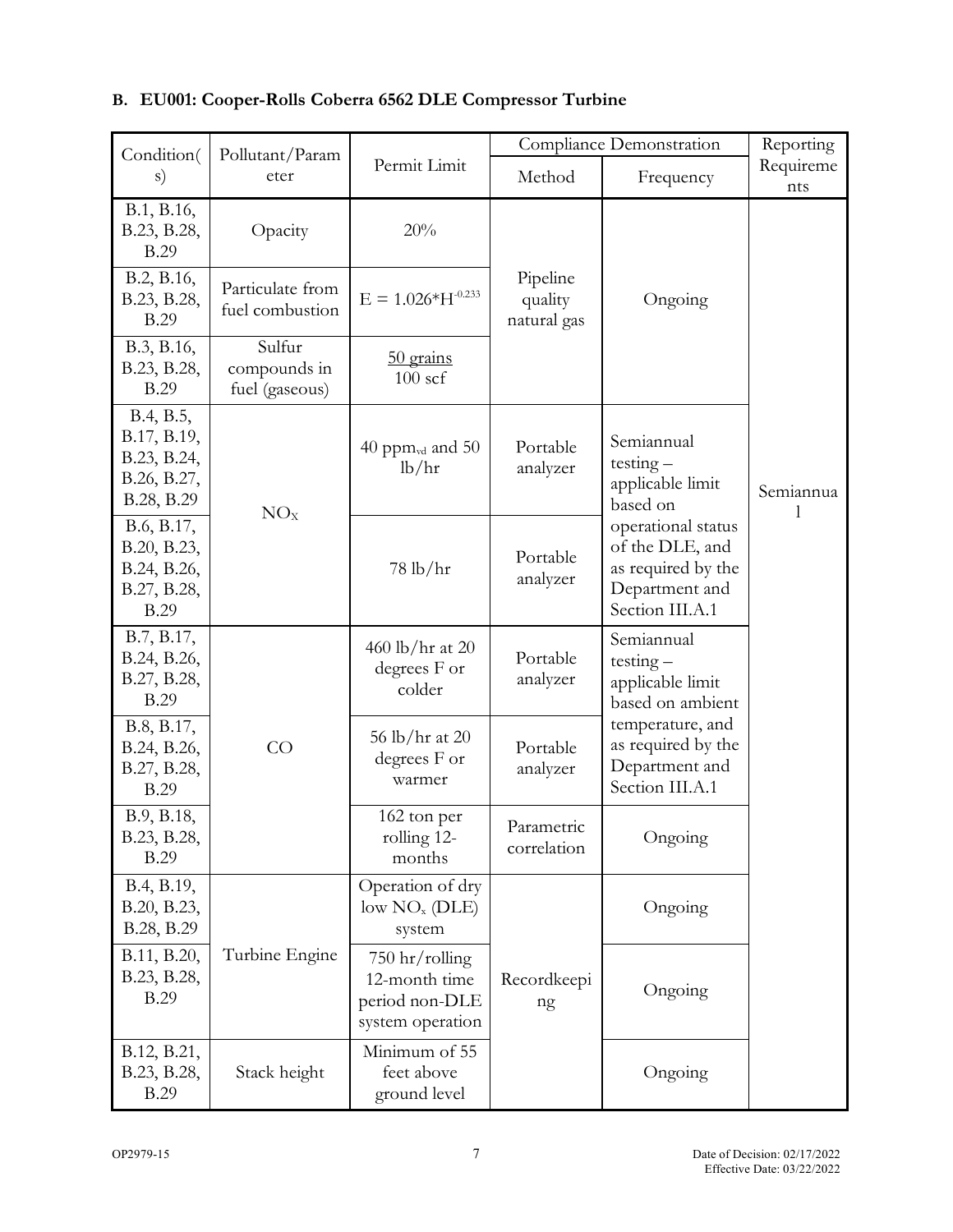| Condition(                         | Pollutant/Param            |                          |                          | Compliance Demonstration | Reporting        |
|------------------------------------|----------------------------|--------------------------|--------------------------|--------------------------|------------------|
| S)                                 | eter                       | Permit Limit             | Method                   | Frequency                | Requireme<br>nts |
| B.10, B.16,<br>B.23, B.28,<br>B.29 | <b>VOC</b>                 | $3.00$ lb/hr             | Pipeline<br>quality      | Ongoing                  | Semiannua        |
| B.13, B.16,<br>B.23, B.28,<br>B.29 | Fuel Change                | Notification             | natural gas              |                          |                  |
| B.14, B.22,<br>B.25, B.28,<br>B.30 | Stationary Gas<br>Turbines | 40 CFR 60,<br>Subpart GG | 40 CFR 60,<br>Subpart GG | 40 CFR 60,<br>Subpart GG |                  |

#### **Conditions**

- <span id="page-10-0"></span>B.1. NBPL shall not cause or authorize emissions to be discharged into the outdoor atmosphere from any source that exhibits an opacity of 20% or greater averaged over 6 consecutive minutes (ARM 17.8.304(2)).
- <span id="page-10-1"></span>B.2. NBPL shall not cause or authorize particulate matter caused by the combustion of fuel to be discharged from any stack or chimney into the outdoor atmosphere in excess of rate calculated by:  $E = 1.026 * H^{-0.233}$  for existing fuel burning equipment, where: H is the heat input capacity in MMBtu/hr and E is the maximum allowable emission rate in lb/MMBtu (ARM 17.8.309).
- <span id="page-10-2"></span>B.3. NBPL shall not burn any gaseous fuel containing sulfur compounds in excess of 50 grains per 100 standard cubic feet of gaseous fuel, calculated as hydrogen sulfide at standard conditions (ARM 17.8.322(5)).
- <span id="page-10-3"></span>B.4. NBPL shall operate and properly maintain the DLE combustion system that is part of the turbine design (ARM 17.8.752).
- <span id="page-10-4"></span>B.5. NO<sub>x</sub> emissions from Source #01 shall not exceed 40 ppmvd and 50.0 lb/hr (ARM 17.8.752).
- <span id="page-10-5"></span>B.6. NO<sub>X</sub> emissions from Source #01 shall not exceed 78 lb/hr when the dry low NO<sub>X</sub> (DLE) combustion system is not in operation (ARM 17.8.752).
- <span id="page-10-6"></span>B.7. CO emissions from Source #01 shall not exceed 460 lb/hr when the ambient temperature is 20 degrees Fahrenheit or colder (ARM 17.8.752).
- <span id="page-10-7"></span>B.8. CO emissions from Source #01 shall not exceed 56 lb/hr when the ambient temperature is 20 degrees Fahrenheit or warmer (ARM 17.8.752).
- <span id="page-10-8"></span>B.9. CO emissions from Source #01 shall not exceed 162 tons per rolling 12-month time period (ARM 17.8.752).
- <span id="page-10-9"></span>B.10. VOC emissions from Source #01 shall not exceed 3.00 lb/hr (ARM 17.8.752).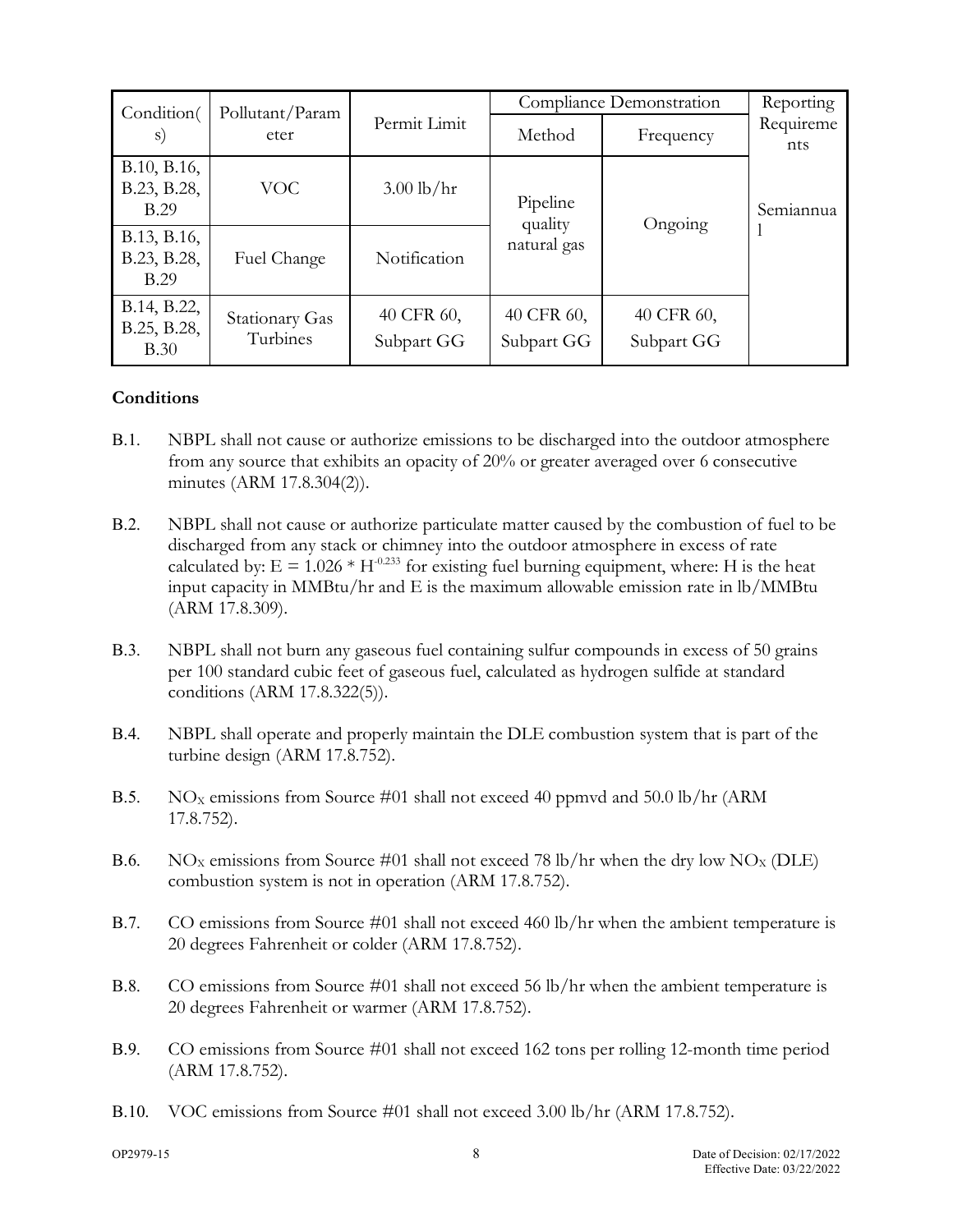- <span id="page-11-2"></span>B.11. NBPL shall not operate Source #01 for more than 750 hours per rolling 12-month time period while the DLE is not in operation (ARM 17.8.752).
- <span id="page-11-3"></span>B.12. For Source #01, the stack shall be a minimum of 55 feet above ground level (ARM 17.8.752).
- <span id="page-11-4"></span>B.13. Monitoring of fuel nitrogen content shall not be required. NBPL shall notify the Department if there is a change in the fuel supply. A substantial change in the fuel quality shall be considered a change in fuel supply (ARM 17.8.340 and 40 CFR 60, Subpart GG).
- <span id="page-11-5"></span>B.14. NBPL shall comply with all applicable requirements of 40 CFR, Part 60, Standards of Performance for New Stationary Sources, Subpart GG-Standards of Performance for Gas Turbines. These regulations shall apply to stationary gas turbines and any other equipment, as appropriate. As of July 8, 2004, NBPL shall use the current tariff sheet specifying that the maximum total sulfur content of natural gas received by NBPL is 20.0 grains per 100 scf or less in accordance with the requirements of 40 CFR 60.331(u), 60.334(h)(3), and 60.334(h)(3)(i) (ARM 17.8.340 and 40 CFR 60, Subpart GG).
- <span id="page-11-6"></span>B.15. NBPL shall utilize pipeline quality natural gas in the Cooper Rolls turbine (ARM 17.8.752).

#### **Compliance Demonstration**

- <span id="page-11-0"></span>B.16. Compliance with Sections III[.B.1,](#page-10-0) II[I.B.2,](#page-10-1) III[.B.3,](#page-10-2) III[.B.10,](#page-10-9) III[.B.13,](#page-11-4) and III[.B.15](#page-11-6) may be satisfied by burning pipeline quality natural gas (as defined by NBPL's Federal Energy Regulatory Commission (FERC) gas tariff). NBPL shall log the duration of time that fuel other than pipeline quality natural gas (as defined by NBPL's FERC Gas Tariff) is burned. The log shall include the estimated start date and time, fuel characteristics including sulfur content and Btu content, and duration. Emissions of all regulated pollutants during any time that pipeline quality natural gas is not burned shall be calculated and submitted to the Department (ARM 17.8.1213).
- <span id="page-11-1"></span>B.17. Semiannually, or whenever changes are made that may cause emissions to exceed permitted levels, NBPL shall conduct an emissions test with a portable analyzer, or another test method as approved by the Department, in order to simultaneously monitor the  $NO<sub>x</sub>$  and CO emissions from the compressor engines. The portable analyzer shall be capable of achieving performance specifications equivalent to EPA traditional methods defined in 40 CFR 60, [Appendix A,](#page-31-0) or shall be capable of meeting the requirements of EPA Conditional Test Method 030 for the "Determination of Nitrogen Oxides, Carbon Monoxide, and Oxygen Emissions from Natural Gas-Fired Engines, Boilers, and Process Heaters Using Portable Analyzers." NBPL may use another testing procedure as approved in advance by the Department. All compliance tests must be conducted in accordance with the Montana Source Test Protocol and Procedures Manual (ARM 17.8.106). NBPL shall demonstrate compliance with the NOx and CO limitations in Sections III[.B.5,](#page-10-4) III[.B.6,](#page-10-5) III[.B.7,](#page-10-6) and III[.B.8](#page-10-7) by converting the emissions test results (ppm) to a mass emissions rate (lb/hr). Stack gas flow rates shall be determined using EPA Test Methods in 40 CFR 60, [Appendix A.](#page-31-0) The emissions test shall be performed while the outside ambient temperature is continuously above or below 20°F (ARM 17.8.1213).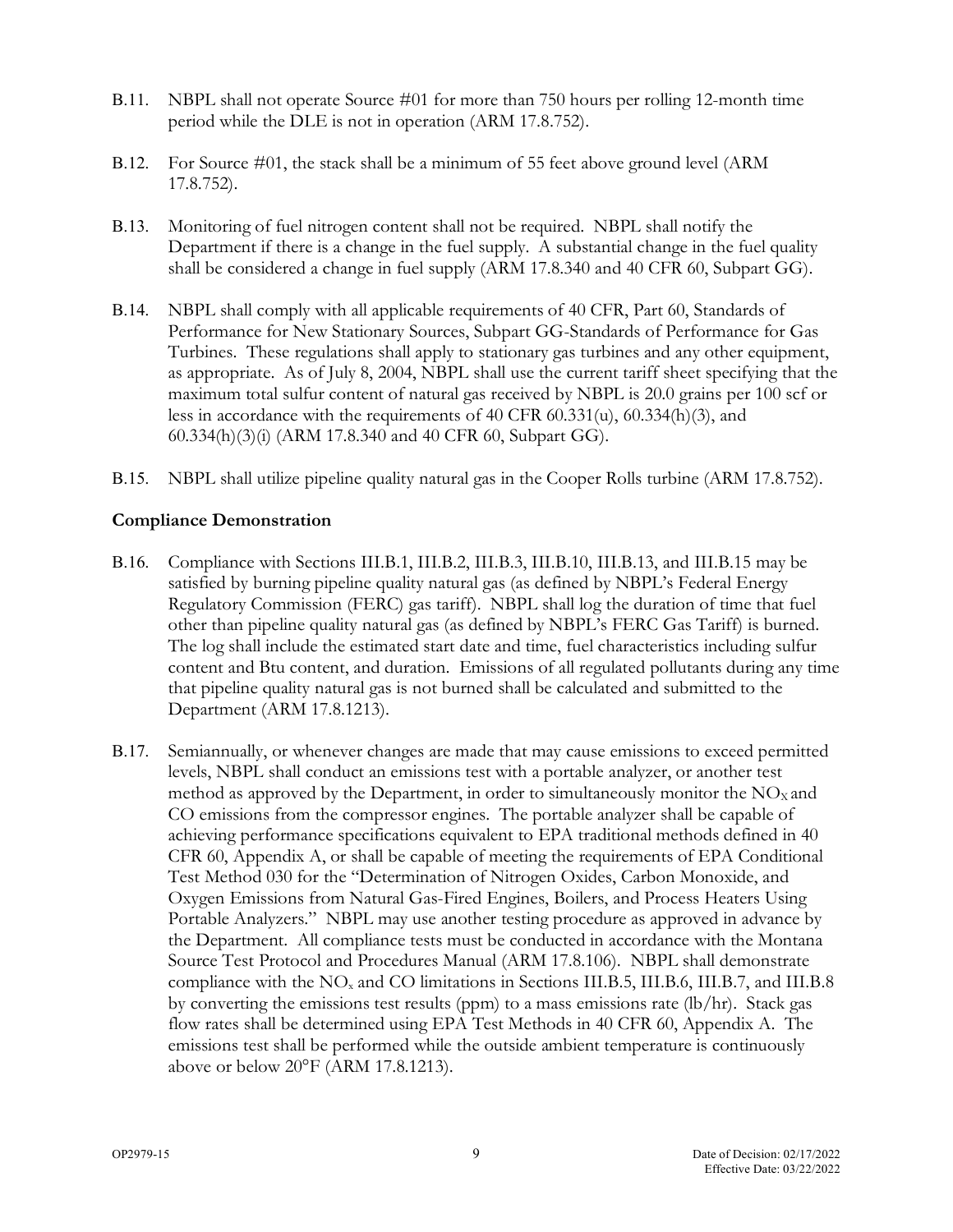- <span id="page-12-4"></span>B.18. NBPL shall limit the hours of operation, capacity, natural gas consumption, or other parameters, as approved by the Department, of the turbine such that the sum of the CO emissions does not exceed 162 tons per rolling 12-month time period. NBPL shall record the hours of operation, capacity, natural gas consumption, and/or other parameters, as approved by the Department, of the turbine to demonstrate compliance with Section III[.B.9.](#page-10-8) NBPL shall sum and record the CO mass emissions monthly for each of the previous 12 months. Any calculations to be used to establish CO emissions shall be approved by the Department (ARM 17.8.1213).
- <span id="page-12-1"></span>B.19. NBPL shall perform maintenance as recommended by the manufacturer to demonstrate compliance with the operation and proper maintenance requirements of Section III[.B.4.](#page-10-3) Such maintenance shall be recorded in a log including date, time, maintenance performed, and operator's initials (ARM 17.8.1213).
- <span id="page-12-3"></span>B.20. NBPL shall record any instance in which Source #01 operated while the DLE system was not operated. The record/log shall include when, the total duration, and the reason why, the DLE was not operated. The record shall include a summation of the hours that the DLE system was not operated on a rolling 12-month basis (ARM 17.8.1213)
- <span id="page-12-5"></span>B.21. NBPL shall record any changes made to the stack heights on Source #01 to demonstrate compliance with the minimum stack height requirements of Section III[.B.12](#page-11-3) (ARM 17.8.1213).
- <span id="page-12-6"></span>B.22. NBPL shall meet the requirements of all testing and procedures of 40 CFR Part 60, NSPS, Subpart GG, Standards of Performance for Stationary Gas Turbines. These regulations shall apply to stationary gas turbines and any other equipment, as applicable (40 CFR 60, Subpart GG, ARM 17.8.340, and ARM 17.8.749).

#### **Recordkeeping**

- <span id="page-12-0"></span>B.23. NBPL shall maintain on-site or under the facility's control, the records/logs as described in Sections III[.B.16,](#page-11-0) III [B.18,](#page-12-4) III[.B.19,](#page-12-1) III[.B.20,](#page-12-3) and III[.B.21.](#page-12-5) The records/logs shall be submitted to the Department upon request and must be made available on-site upon request (ARM 17.8.1212).
- <span id="page-12-2"></span>B.24. During each emission test with a portable analyzer, NBPL shall record, at a minimum, the following information for the compressor turbine, and the portable analyzer (ARM 17.8.1212):
	- a. Facility name and location;
	- b. Test date;
	- c. Name, company, and signature of technician(s) performing the test;
	- d. Emission unit number;
	- e. Engine model and serial number;
	- f. Rated horsepower;
	- g. Fuel consumption rate (indicating metered or estimated);
	- h. Turbine operating parameters during the test;
	- i. Turbine make, model and serial number;
	- j. Suction pressure and temperature;
	- k. Discharge pressure and temperature;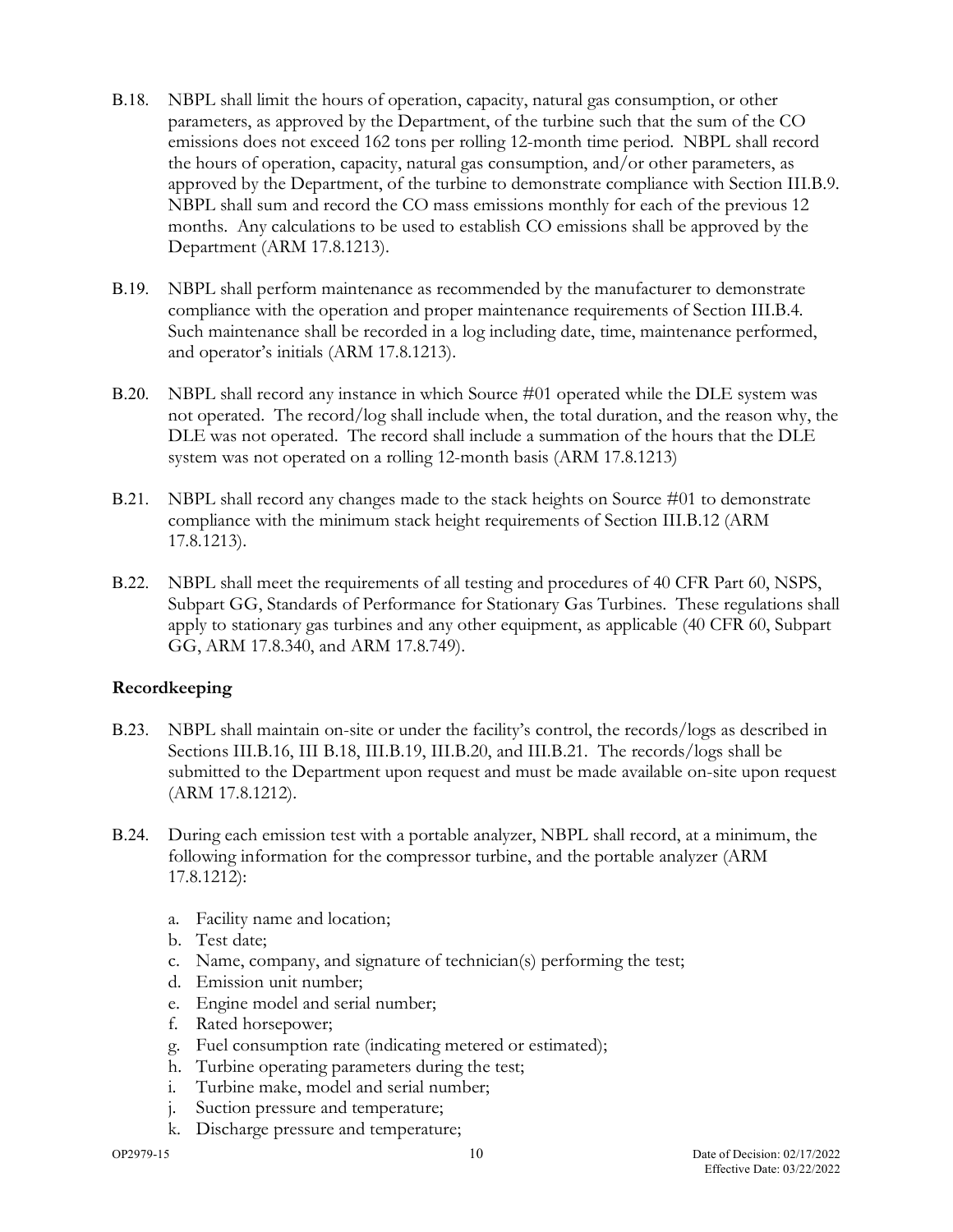- l. Start, stop, and average ambient outside temperature during the test
- m. Operational status of the DLE combustion system during the test
- n. Portable analyzer make, model and serial number;
- o. Calibration procedure and data;
- p. Test procedure and data;
- q. Original test strip-chart and/or original data print out;
- r. EPA test method calculations; and
- s. The results of all Quality Control/Quality Assurance procedures required to be performed by the applicable test method.
- <span id="page-13-4"></span>B.25. NBPL shall comply with all applicable recordkeeping requirements in accordance with 40 CFR 60, Subpart GG, as applicable (ARM 17.8.1212, ARM 17.8.340, and 40 CFR 60, Subpart GG).
- <span id="page-13-2"></span>B.26. All compliance source test recordkeeping shall be performed in accordance with the test method used and the Montana Source Test Protocol and Procedures Manual, and shall be maintained on site, or under facility's control. Records shall be made available on-site upon request (ARM 17.8.106 and ARM 17.8.1212).

#### **Reporting**

- <span id="page-13-3"></span>B.27. All compliance source test reports shall be submitted in accordance with the Montana Source Test Protocol and Procedures Manual (ARM 17.8.106 and ARM 17.8.1212).
- <span id="page-13-0"></span>B.28. The annual compliance certification required by Section V[.B](#page-17-0) must contain a certification statement for the above applicable requirements (ARM 17.8.1212).
- <span id="page-13-1"></span>B.29. The semiannual monitoring report shall provide (ARM 17.8.1212):
	- a. A summary of the records kept as required by Section II[I.B.22,](#page-12-6) as described in Sections III[.B.16,](#page-11-0) III [B.18,](#page-12-4) III[.B.19,](#page-12-1) II[I.B.20,](#page-12-3) and II[I.B.21,](#page-12-5) and
	- b. A summary of the emissions source test data and emission calculations as required by Section II[I.B.17.](#page-11-1)
- <span id="page-13-5"></span>B.30. NBPL shall comply with all applicable reporting requirements in accordance with 40 CFR 60, Subpart GG, as applicable (ARM 17.8.1212, ARM 17.8.340, and 40 CFR 60, Subpart GG).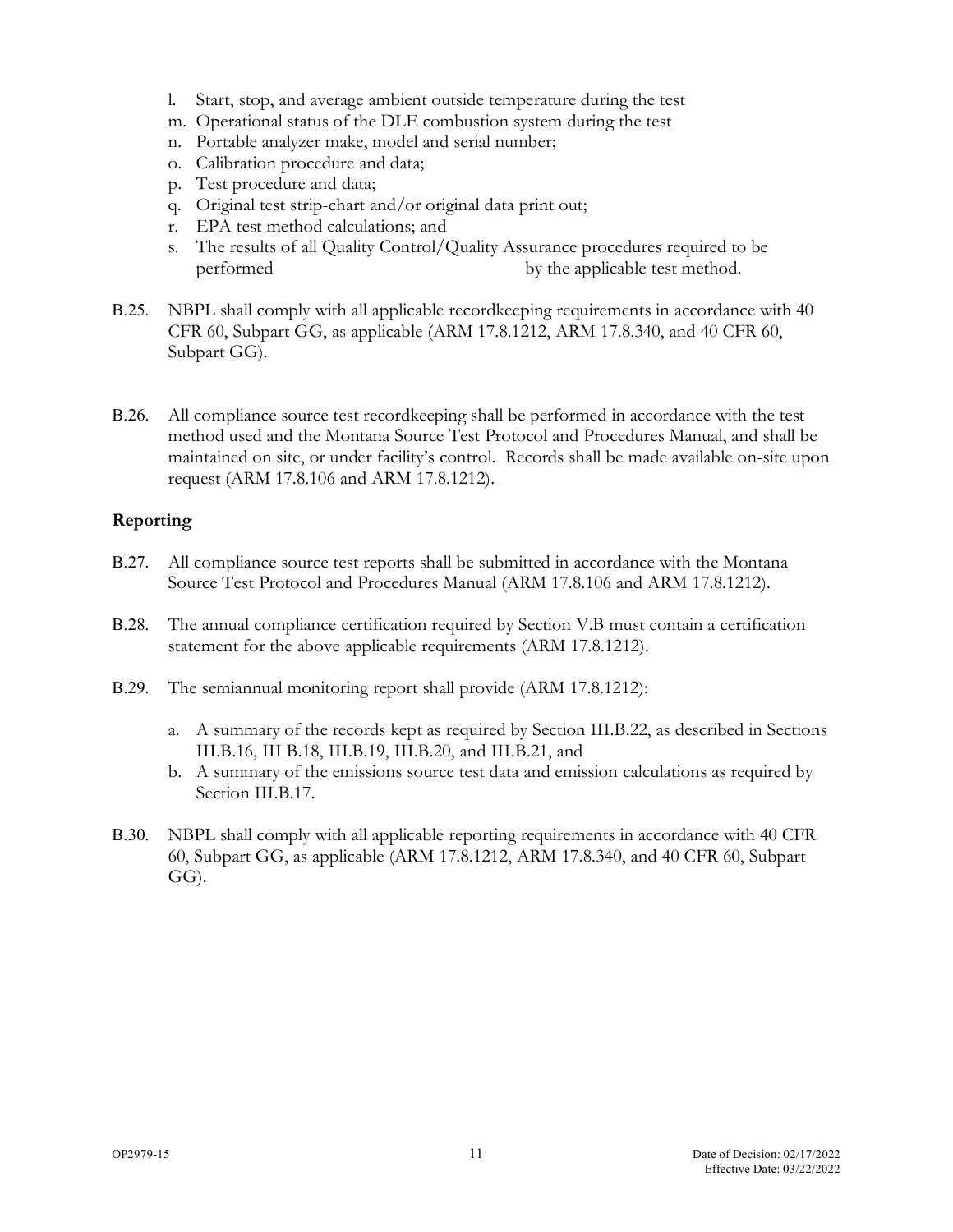| Condition                               | Pollutant/Paramet                                                | Permit Limit                  |                                          | Compliance Demonstration      | Reporting                     |
|-----------------------------------------|------------------------------------------------------------------|-------------------------------|------------------------------------------|-------------------------------|-------------------------------|
| (s)                                     | er                                                               |                               | Method                                   | Frequency                     | Requirements                  |
| C.1, C.5,<br>C.7, C.10,<br>C.12<br>C.13 | Opacity                                                          | 20%                           | Pipeline                                 |                               |                               |
| C.2, C.5,<br>C.7, C.9,<br>C.10          | Particulate from<br>fuel combustion                              | $E=1.026*H$<br>0.233          | quality natural<br>gas -<br>recordkeepin | Ongoing                       |                               |
| C.3, C.5,<br>C.7, C.10,<br>C.12<br>C.13 | Sulfur compounds<br>in fuel (gaseous)                            | 50 grains<br>$100$ scf        | g                                        |                               | Semiannual                    |
| C.4, C.8,<br>$C.10$ ,<br>C.12<br>C.13   | Hours of<br>operation                                            | $500$ hr per<br>calendar year | Log<br>operation                         | As needed                     |                               |
| C.6, C.9,<br>C.11,<br>C.13              | Stationary<br>Reciprocating<br>Internal<br>Combustion<br>Engines | 40 CFR 63,<br>Subpart<br>ZZZZ | 40 CFR 63,<br>Subpart<br>ZZZZ            | 40 CFR 63,<br>Subpart<br>ZZZZ | 40 CFR 63,<br>Subpart<br>ZZZZ |

# **C. EU002: Emergency Generator Engine (350 bhp)**

#### **Conditions**

- <span id="page-14-0"></span>C.1. NBPL shall not cause or authorize emissions to be discharged into the outdoor atmosphere from the generator/engine that exhibits an opacity of 20% or greater averaged over 6 consecutive minutes (ARM 17.8.304(2)).
- <span id="page-14-2"></span>C.2. NBPL shall not cause or authorize particulate matter caused by the combustion of fuel to be discharged from any stack or chimney into the outdoor atmosphere in excess of  $E = 1.026$  \*  $H<sup>-0.233</sup>$  for existing fuel burning equipment, where: H = heat input capacity in MMBtu/hr and  $E =$  maximum allowable emission rate in lb/MMBtu (ARM 17.8.309).
- <span id="page-14-3"></span>C.3. NBPL shall not burn any gaseous fuel containing sulfur compounds in excess of 50 grains per 100 standard cubic feet of gaseous fuel, calculated as hydrogen sulfide at standard conditions (ARM 17.8.322 (5)).
- <span id="page-14-4"></span>C.4. NBPL shall operate EU2 only when commercially supplied electrical power is not available or during planned generator maintenance/operational checks. NBPL may operate this emergency generator engine no more than 500 hours per calendar year and shall not operate EU2 as a part of routine operations (ARM 17.8.749).
- <span id="page-14-1"></span>C.5. NBPL shall utilize pipeline quality natural gas in the emergency generator (ARM 17.8.752).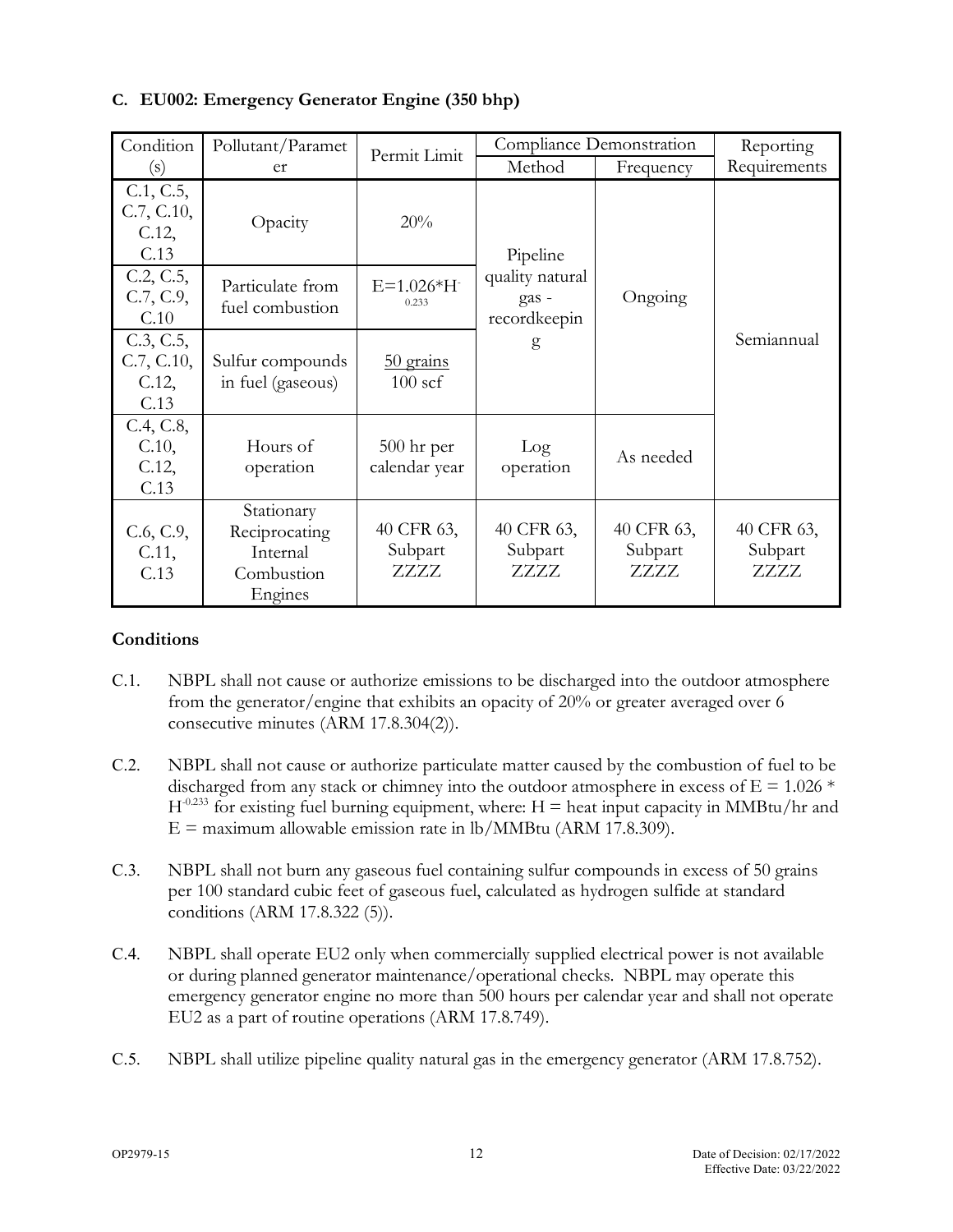<span id="page-15-6"></span>C.6. NBPL shall comply with all applicable standards and limitations of 40 CFR 63, Subpart ZZZZ (National Emissions Standards for Hazardous Air Pollutants for Stationary Reciprocating Internal Combustion Engines) (ARM 17.8.340).

#### **Compliance Demonstration**

- <span id="page-15-0"></span>C.7. Compliance with Sections III[.C.1,](#page-14-0) III[.C.2,](#page-14-2) II[I.C.3,](#page-14-3) and II[I.C.5](#page-14-1) may be satisfied by burning pipeline quality natural gas (as defined by NBPL's FERC Gas Tariff) (ARM 17.8.1213). NBPL shall log the duration of time that pipeline quality natural gas (as defined by NBPL's FERC Gas Tariff) is not burned. NBPL shall log the duration of time that fuel other than pipeline quality natural gas (as defined by NBPL's FERC Gas Tariff) is burned. The log shall include the estimated start date and time, fuel characteristics, duration, and operator's initials. Emissions of all regulated pollutants during any time that pipeline quality natural gas is not burned shall be calculated and submitted to the Department (ARM 17.8.1213).
- <span id="page-15-5"></span>C.8. NBPL shall log the dates and reasons for operating the emergency generator engines, the hours of operation, and the estimated amount of fuel consumed by the generator engine (ARM 17.8.1213).
- <span id="page-15-4"></span>C.9. NBPL shall monitor compliance as required by 40 CFR 63, Subpart ZZZZ (ARM 17.8.340).

#### **Recordkeeping**

- <span id="page-15-1"></span>C.10. NBPL shall maintain on-site or under the facility's control, the records/logs as described in Section II[I.C.7.](#page-15-0) and Section II[I.C.8.](#page-15-5) The records/logs shall be submitted to the Department upon request and must be made available on-site upon request (ARM 17.8.1212).
- <span id="page-15-7"></span>C.11. NBPL shall comply with all applicable recordkeeping and reporting requirements of 40 CFR 63, Subpart ZZZZ (ARM 17.8.340).

#### **Reporting**

- <span id="page-15-2"></span>C.12. The annual compliance certification required by Section V[.B.](#page-17-0) must contain a certification statement for the above applicable requirements (ARM 17.8.1212).
- <span id="page-15-3"></span>C.13. The semiannual reporting shall provide (ARM 17.8.1212):
	- a. A summary of the log of the type of fuel used;
	- b. A summary of the log for the dates and reasons for operating the emergency generator engine; and
	- c. A summary of any testing and reporting as may be applicable pursuant to 40 CFR 63, Subpart ZZZZ.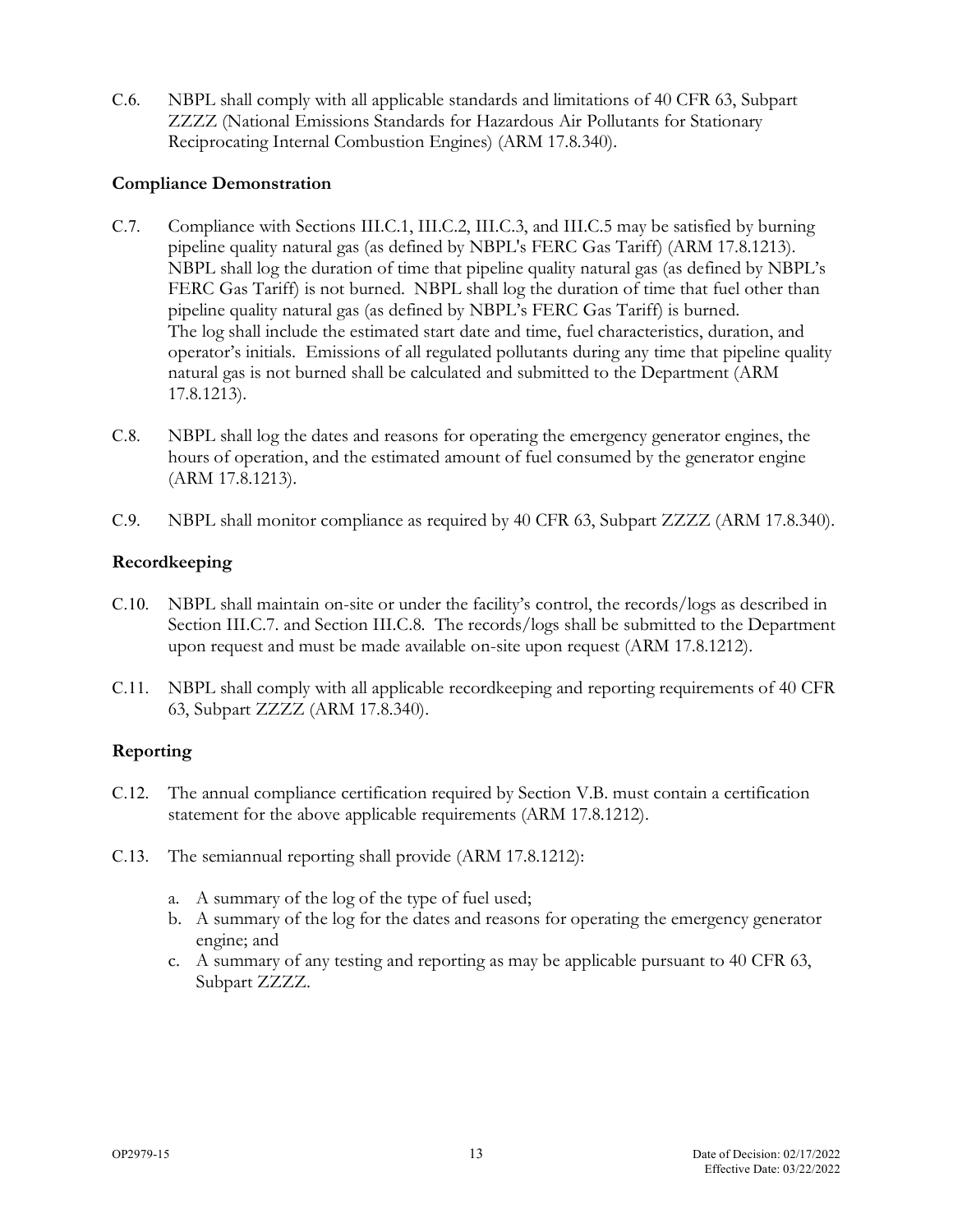#### **SECTION IV. NON-APPLICABLE REQUIREMENTS**

Air Quality Administrative Rules of Montana (ARM) and Federal Regulations identified as not applicable to the facility or to a specific emissions unit at the time of the permit issuance are listed below (ARM 17.8.1214). The following list does not preclude the need to comply with any new requirements that may become applicable during the permit term.

#### **A. Facility-Wide**

The permit application identified applicable requirements: non-applicable requirements on facilitywide were not listed. The Department has listed the non-applicable requirements in Section IV[.B](#page-16-0) as they apply to individual emitting units.

#### <span id="page-16-0"></span>**B. Emission Units**

The following table contains non-applicable requirements which are administered by the Department of Environmental Quality.

| <b>Rule Citation</b>                      | Reason                                                      |
|-------------------------------------------|-------------------------------------------------------------|
| 40 CFR 60, Subpart Dc - Small Industrial- | Subpart Dc regulations apply to each steam                  |
| Commercial-Institutional Steam Generating | generating unit for which construction,                     |
| Units                                     | modification, or reconstruction is commenced                |
|                                           | after June 9, 1989, and that has a maximum design           |
|                                           | heat input capacity of 100 MMBtu/hr or less, but            |
|                                           | greater than or equal to 10 MMBtu/hr. The                   |
|                                           | hydronic boiler located at Compressor Station No.           |
|                                           | 1 has a heat input capacity of less than 10                 |
|                                           | MMBtu/hr; therefore, this emission unit is                  |
|                                           | currently exempt from this subpart.                         |
| 40 CFR 60, Subpart Kb - Volatile Organic  | Subpart Kb applies to storage vessels containing            |
| <b>Liquid Storage Vessels</b>             | volatile organic liquids with a capacity greater than       |
|                                           | 75 cubic meters $(m^3)$ that were constructed,              |
|                                           | reconstructed, or modified after July 23, 1984. All         |
|                                           | storage tanks at Compressor Station No. 1 in place          |
|                                           | at the time of the renewal application were                 |
|                                           | constructed after July 23, 1984 but all have a              |
|                                           | capacity less than 75m <sup>3</sup> ; therefore, Subpart Kb |
|                                           | does not currently apply.                                   |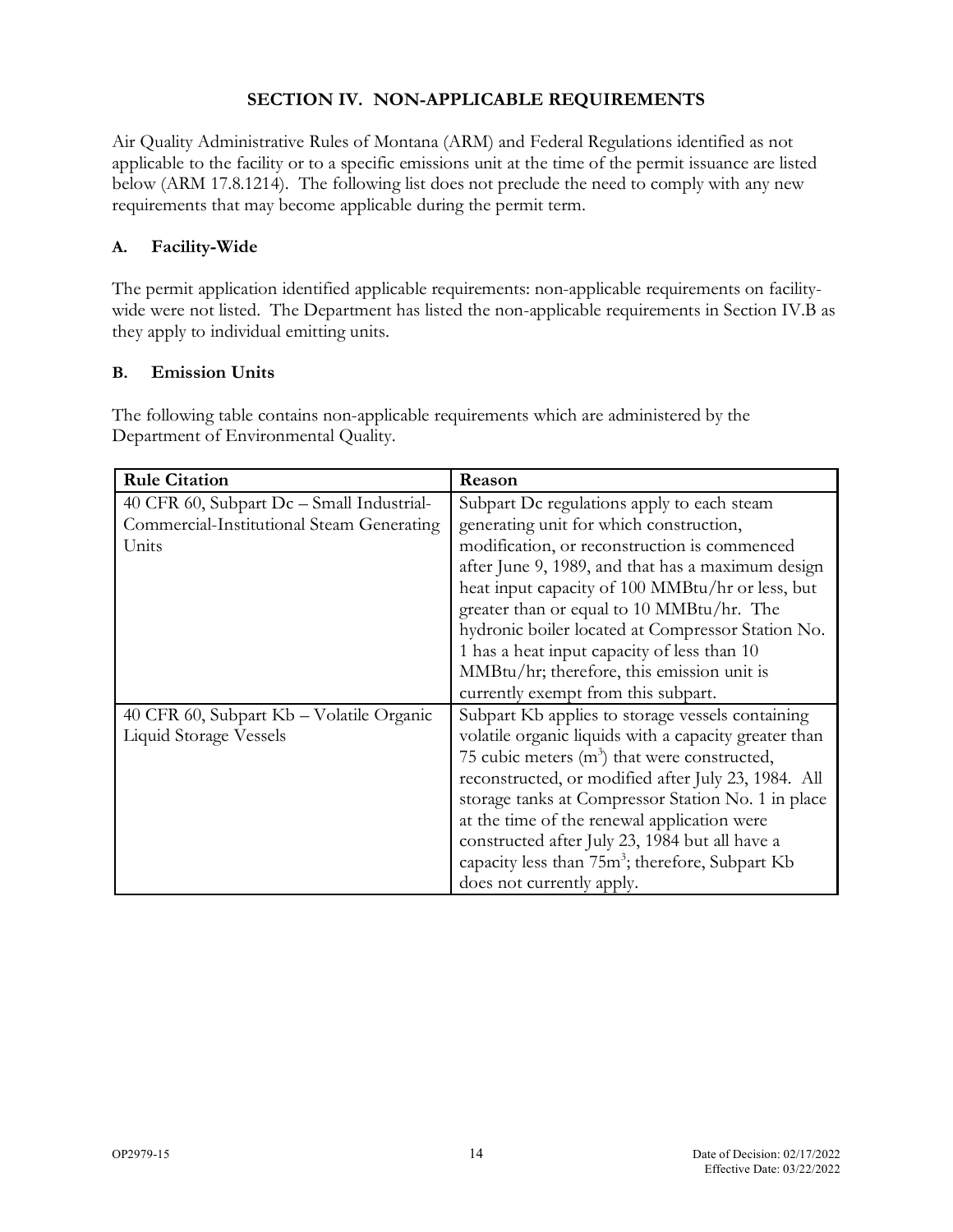# **A. Compliance Requirements**

ARM 17.8, Subchapter 12, Operating Permit Program §1210(2)(a)-(c)&(e), §1206(6)(c)&(b)

- 1. The permittee must comply with all conditions of the permit. Any noncompliance with the terms or conditions of the permit constitutes a violation of the Montana Clean Air Act, and may result in enforcement action, permit modification, revocation and reissuance, or termination, or denial of a permit renewal application under ARM Title 17, Chapter 8, Subchapter 12.
- 2. The filing of a request by the permittee for a permit modification, revocation and reissuance, or termination, or of a notification of planned changes or anticipated noncompliance does not stay any permit condition.
- 3. It shall not be a defense for a permittee in an enforcement action that it would have been necessary to halt or reduce the permitted activity in order to maintain compliance with the conditions of the permit. If appropriate, this factor may be considered as a mitigating factor in assessing a penalty for noncompliance with an applicable requirement if the source demonstrates that both the health, safety or environmental impacts of halting or reducing operations would be more serious than the impacts of continuing operations, and that such health, safety or environmental impacts were unforeseeable and could not have otherwise been avoided.
- 4. The permittee shall furnish to the Department, within a reasonable time set by the Department (not to be less than 15 days), any information that the Department may request in writing to determine whether cause exists for modifying, revoking and reissuing, or terminating the permit, or to determine compliance with the permit. Upon request, the permittee shall also furnish to the Department copies of those records that are required to be kept pursuant to the terms of the permit. This subsection does not impair or otherwise limit the right of the permittee to assert the confidentiality of the information requested by the Department, as provided in 75-2-105, MCA.
- 5. Any schedule of compliance for applicable requirements with which the source is not in compliance with at the time of permit issuance shall be supplemental to, and shall not sanction noncompliance with, the applicable requirements on which it was based.
- 6. For applicable requirements that will become effective during the permit term, the source shall meet such requirements on a timely basis unless a more detailed plan or schedule is required by the applicable requirement or the Department.

# <span id="page-17-0"></span>**B. Certification Requirements**

ARM 17.8, Subchapter 12, Operating Permit Program §1207 and §1213(7)(a)&(c)-(d)

1. Any application form, report, or compliance certification submitted pursuant to ARM Title 17, Chapter 8, Subchapter 12, shall contain certification by a responsible official of truth, accuracy and completeness. This certification and any other certification required under ARM Title 17, Chapter 8, Subchapter 12, shall state that, based on information and belief formed after reasonable inquiry, the statements and information in the document are true, accurate and complete.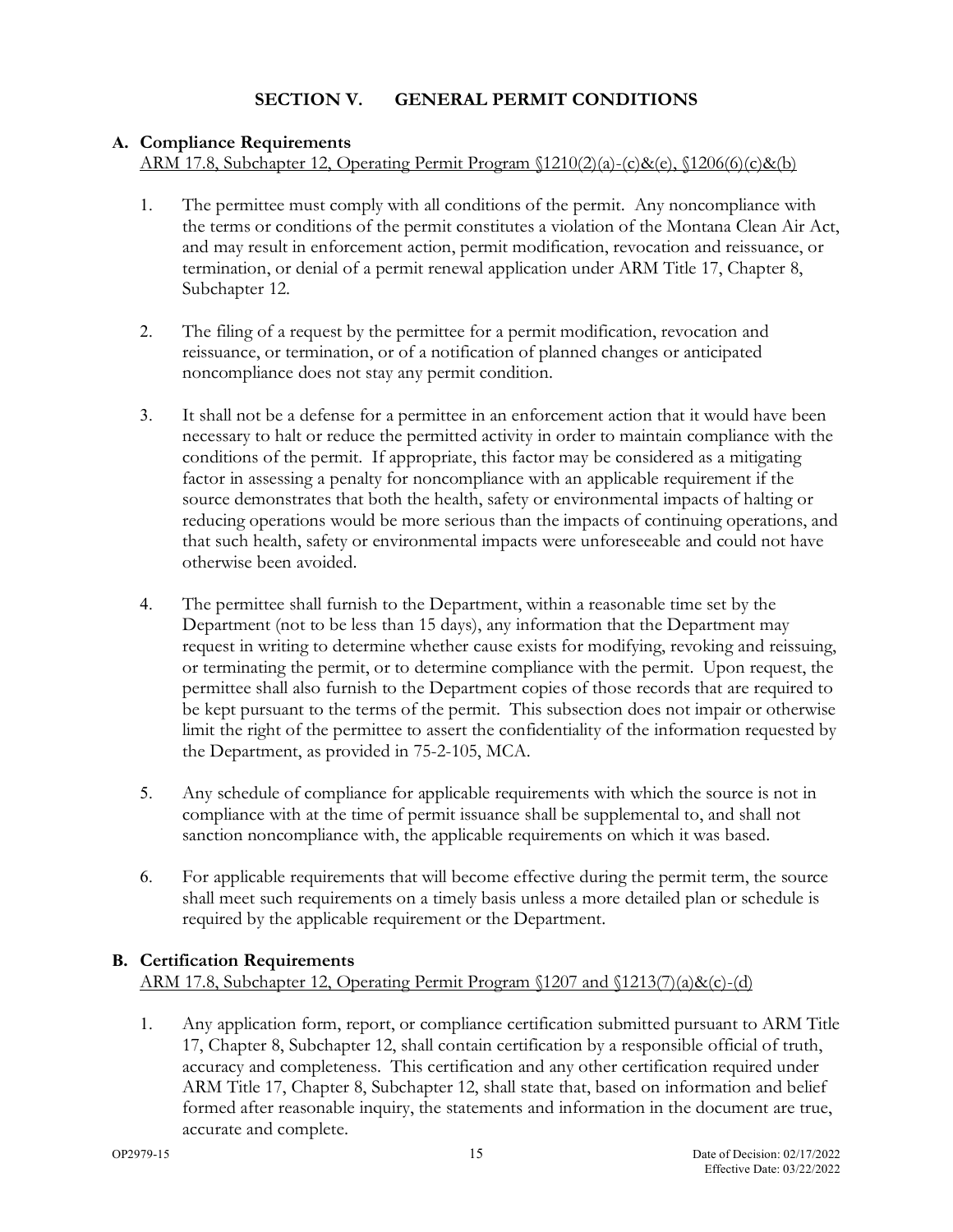- 2. Compliance certifications shall be submitted by February 15 of each year, or more frequently if otherwise specified in an applicable requirement or elsewhere in the permit. Each certification must include the required information for the previous calendar year (i.e., January 1 – December 31).
- 3. Compliance certifications shall include the following:
	- a. The identification of each term or condition of the permit that is the basis of the certification;
	- b. The identification of the method(s) or other means used by the owner or operator for determining the status of compliance with each term and condition during the certification period, consistent with ARM 17.8.1212;
	- c. The status of compliance with each term and condition for the period covered by the certification, *including whether compliance during the period was continuous or intermittent* (based on the method or means identified in ARM 17.8.1213(7)(c)(ii), as described above); and
	- d. Such other facts as the Department may require to determine the compliance status of the source.
- 4. All compliance certifications must be submitted to the Environmental Protection Agency, as well as to the Department, at the addresses listed in the Notification Addresses Appendix of this permit.

#### **C. Permit Shield**

#### ARM 17.8, Subchapter 12, Operating Permit Program §1214(1)-(4)

- 1. The applicable requirements and non-federally enforceable requirements are included and specifically identified in this permit and the permit includes a precise summary of the requirements not applicable to the source. Compliance with the conditions of the permit shall be deemed compliance with any applicable requirements and any non-federally enforceable requirements as of the date of permit issuance.
- 2. The permit shield described in 1 above shall remain in effect during the appeal of any permit action (renewal, revision, reopening, or revocation and reissuance) to the Board of Environmental Review (Board), until such time as the Board renders its final decision.
- 3. Nothing in this permit alters or affects the following:
	- a. The provisions of Sec. 7603 of the FCAA, including the authority of the administrator under that section;
	- b. The liability of an owner or operator of a source for any violation of applicable requirements prior to or at the time of permit issuance;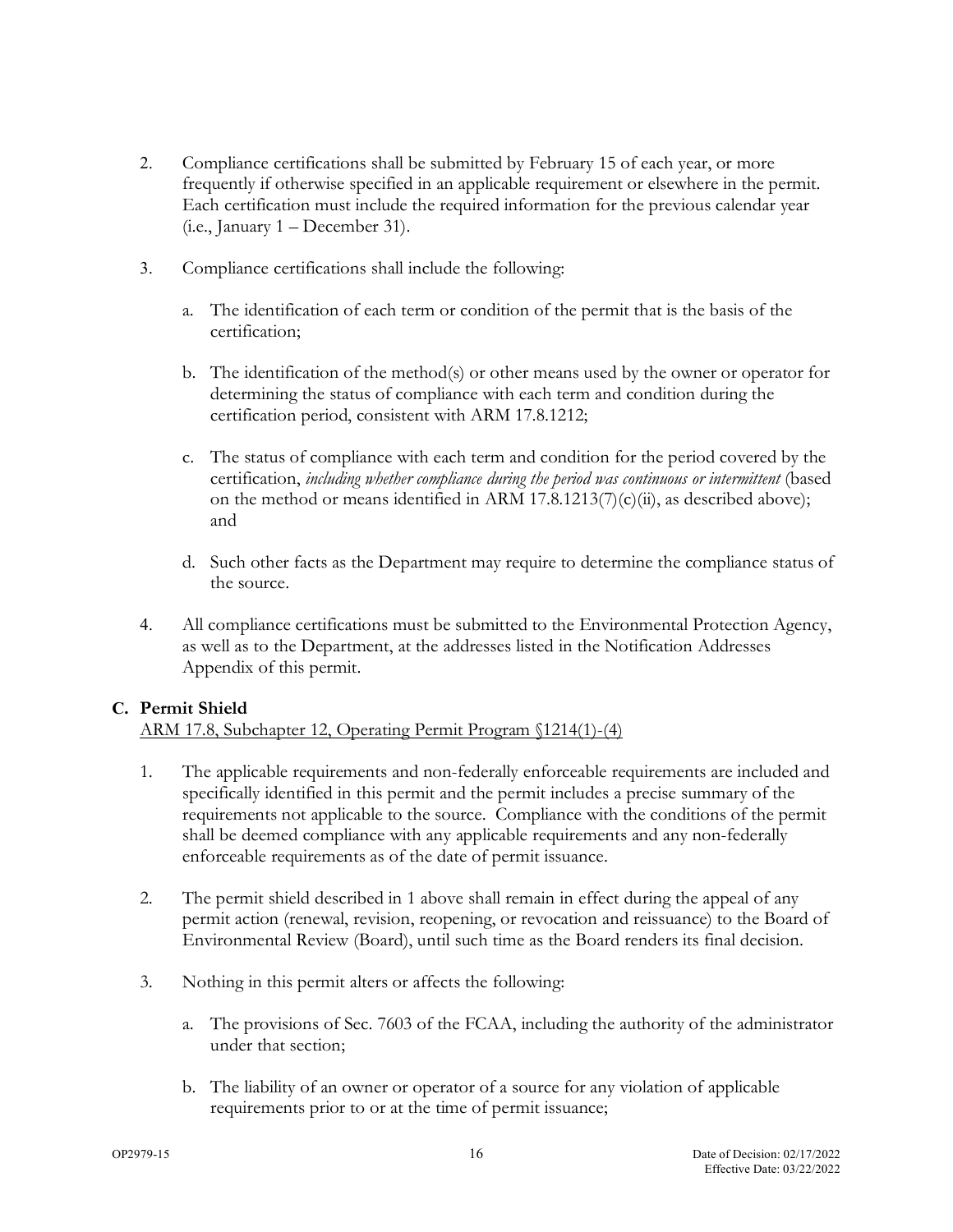- c. The applicable requirements of the Acid Rain Program, consistent with Sec. 7651g(a) of the FCAA;
- d. The ability of the administrator to obtain information from a source pursuant to Sec. 7414 of the FCAA;
- e. The ability of the Department to obtain information from a source pursuant to the Montana Clean Air Act, Title 75, Chapter 2, MCA;
- f. The emergency powers of the Department under the Montana Clean Air Act, Title 75, Chapter 2, MCA; and
- g. The ability of the Department to establish or revise requirements for the use of Reasonably Available Control Technology (RACT) as defined in ARM Title 17, Chapter 8. However, if the inclusion of a RACT into the permit pursuant to ARM Title 17, Chapter 8, Subchapter 12, is appealed to the Board, the permit shield, as it applies to the source's existing permit, shall remain in effect until such time as the Board has rendered its final decision.
- 4. Nothing in this permit alters or affects the ability of the Department to take enforcement action for a violation of an applicable requirement or permit term demonstrated pursuant to ARM 17.8.106, Source Testing Protocol.
- 5. Pursuant to ARM 17.8.132, for the purpose of submitting a compliance certification, nothing in these rules shall preclude the use, including the exclusive use, of any credible evidence or information relevant to whether a source would have been in compliance. However, when compliance or noncompliance is demonstrated by a test or procedure provided by permit or other applicable requirements, the source shall then be presumed to be in compliance or noncompliance unless that presumption is overcome by other relevant credible evidence.
- 6. The permit shield will not extend to minor permit modifications or changes not requiring a permit revision (see Sections [I](#page-22-0) & [J\)](#page-22-1).
- 7. The permit shield will extend to significant permit modifications and transfer or assignment of ownership (see Sections [K](#page-24-0) & [O\)](#page-25-0).

#### **D. Monitoring, Recordkeeping, and Reporting Requirements** ARM 17.8, Subchapter 12, Operating Permit Program §1212(2)&(3)

- 1. Unless otherwise provided in this permit, the permittee shall maintain compliance monitoring records that include the following information:
	- a. The date, place as defined in the permit, and time of sampling or measurement;
	- b. The date(s) analyses were performed;
	- c. The company or entity that performed the analyses;
	- d. The analytical techniques or methods used;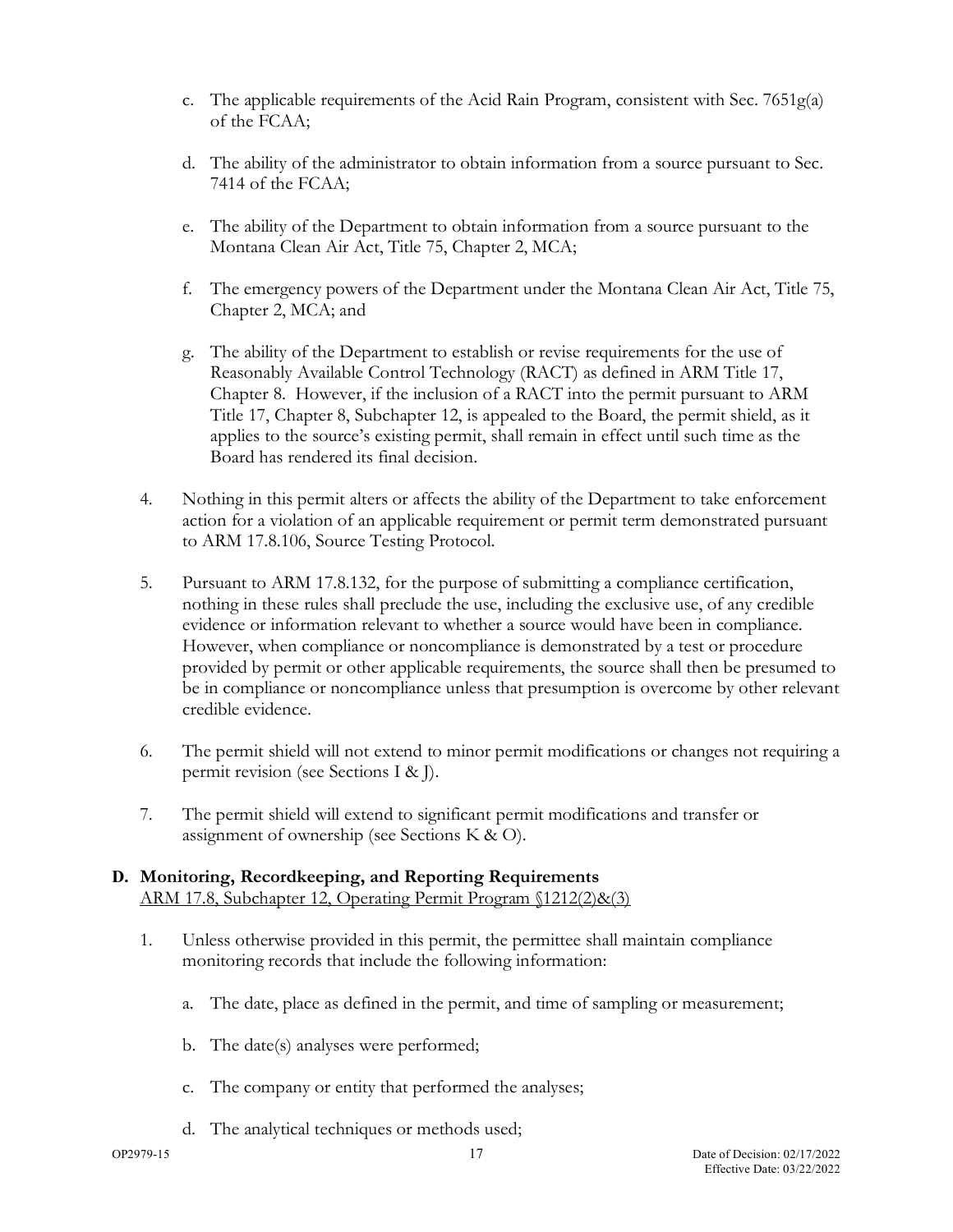- e. The results of such analyses; and
- f. The operating conditions at the time of sampling or measurement.
- 2. The permittee shall retain records of all required monitoring data and support information for a period of at least 5 years from the date of the monitoring sample, measurement, report, or application. Support information includes all calibration and maintenance records and all original strip-chart recordings for continuous monitoring instrumentation, and copies of all reports required by the permit. All monitoring data, support information, and required reports and summaries may be maintained in computerized form at the plant site if the information is made available to Department personnel upon request, which may be for either hard copies or computerized format. Strip-charts must be maintained in their original form at the plant site and shall be made available to Department personnel upon request.
- 3. The permittee shall submit to the Department, at the addresses located in the Notification Addresses Appendix of this permit, reports of any required monitoring by February 15 and August 15 of each year, or more frequently if otherwise specified in an applicable requirement or elsewhere in the permit. The monitoring report submitted on February 15 of each year must include the required monitoring information for the period of July 1 through December 31 of the previous year. The monitoring report submitted on August 15 of each year must include the required monitoring information for the period of January 1 through June 30 of the current year. All instances of deviations from the permit requirements must be clearly identified in such reports. All required reports must be certified by a responsible official, consistent with ARM 17.8.1207.

#### <span id="page-20-0"></span>**E. Prompt Deviation Reporting**

ARM 17.8, Subchapter 12, Operating Permit Program §1212(3)(c)

The permittee shall promptly report deviations from permit requirements, including those attributable to upset conditions as defined in the permit, the probable cause of such deviations, and any corrective actions or preventive measures taken. To be considered prompt, deviations shall be reported to the Department within the following timeframes (unless otherwise specified in an applicable requirement):

- 1. For deviations which may result in emissions potentially in violation of permit limitations:
	- a. An initial phone notification (or faxed or electronic notification) describing the incident within 24 hours (or the next business day) of discovery; and,
	- b. A follow-up written, faxed, or electronic report within 30 days of discovery of the deviation that describes the probable cause of the reported deviation and any corrective actions or preventative measures taken.
- 2. For deviations attributable to malfunctions, deviations shall be reported to the Department in accordance with the malfunction reporting requirements under ARM 17.8.110; and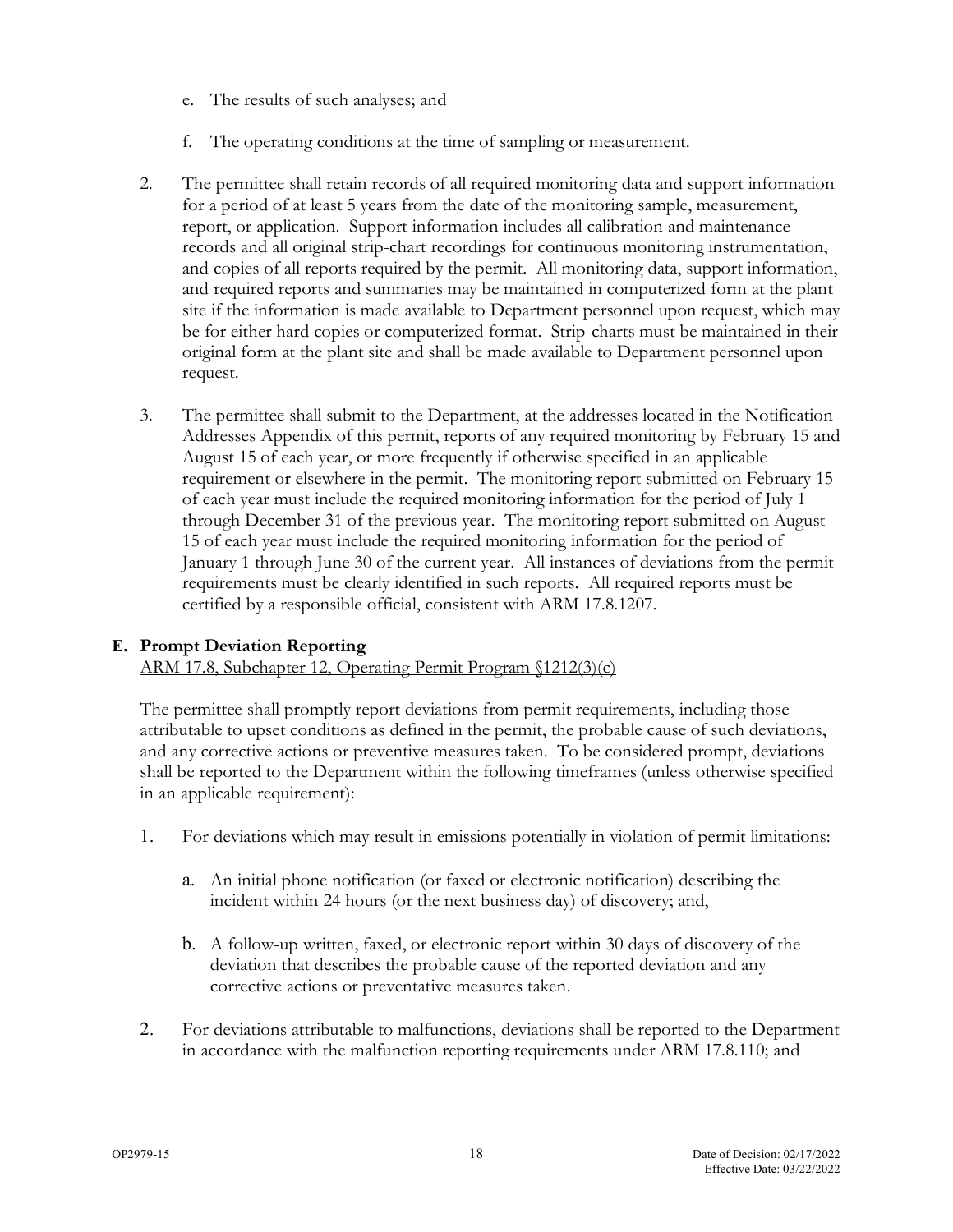3. For all other deviations, deviations shall be reported to the Department via a written, faxed, or electronic report within 90 days of discovery (as determined through routine internal review by the permittee).

Prompt deviation reports do not need to be resubmitted with regular semiannual (or other routine) reports, but may be referenced by the date of submittal.

## **F. Emergency Provisions**

## ARM 17.8, Subchapter 12, Operating Permit Program §1201(13) and §1214(5), (6)&(8)

- 1. An "emergency" means any situation arising from sudden and reasonably unforeseeable events beyond the control of the source, including acts of God, which situation requires immediate corrective action to restore normal operation and causes the source to exceed a technology-based emission limitation under this permit due to the unavoidable increases in emissions attributable to the emergency. An emergency shall not include noncompliance to the extent caused by improperly designed equipment, lack of reasonable preventive maintenance, careless or improper operation, or operator error.
- 2. An emergency constitutes an affirmative defense to an action brought for noncompliance with a technology-based emission limitation if the permittee demonstrates through properly signed, contemporaneous logs, or other relevant evidence, that:
	- a. An emergency occurred and the permittee can identify the cause(s) of the emergency;
	- b. The permitted facility was at the time being properly operated;
	- c. During the period of the emergency the permittee took all reasonable steps to minimize levels of emissions that exceeded the emission standards or other requirements in the permit; and
	- d. The permittee submitted notice of the emergency to the Department within 2 working days of the time when emission limitations were exceeded due to the emergency. This notice fulfills the requirements of ARM  $17.8.1212(3)(c)$ . This notice must contain a description of the emergency, any steps taken to mitigate emissions, and corrective actions taken.
- 3. These emergency provisions are in addition to any emergency, malfunction or upset provision contained in any applicable requirement.

#### **G. Inspection and Entry**

ARM 17.8, Subchapter 12, Operating Permit Program §1213(3)&(4)

- 1. Upon presentation of credentials and other requirements as may be required by law, the permittee shall allow the Department, the administrator, or an authorized representative (including an authorized contractor acting as a representative of the Department or the administrator) to perform the following:
	- a. Enter the premises where a source required to obtain a permit is located or emissionsrelated activity is conducted, or where records must be kept under the conditions of the permit;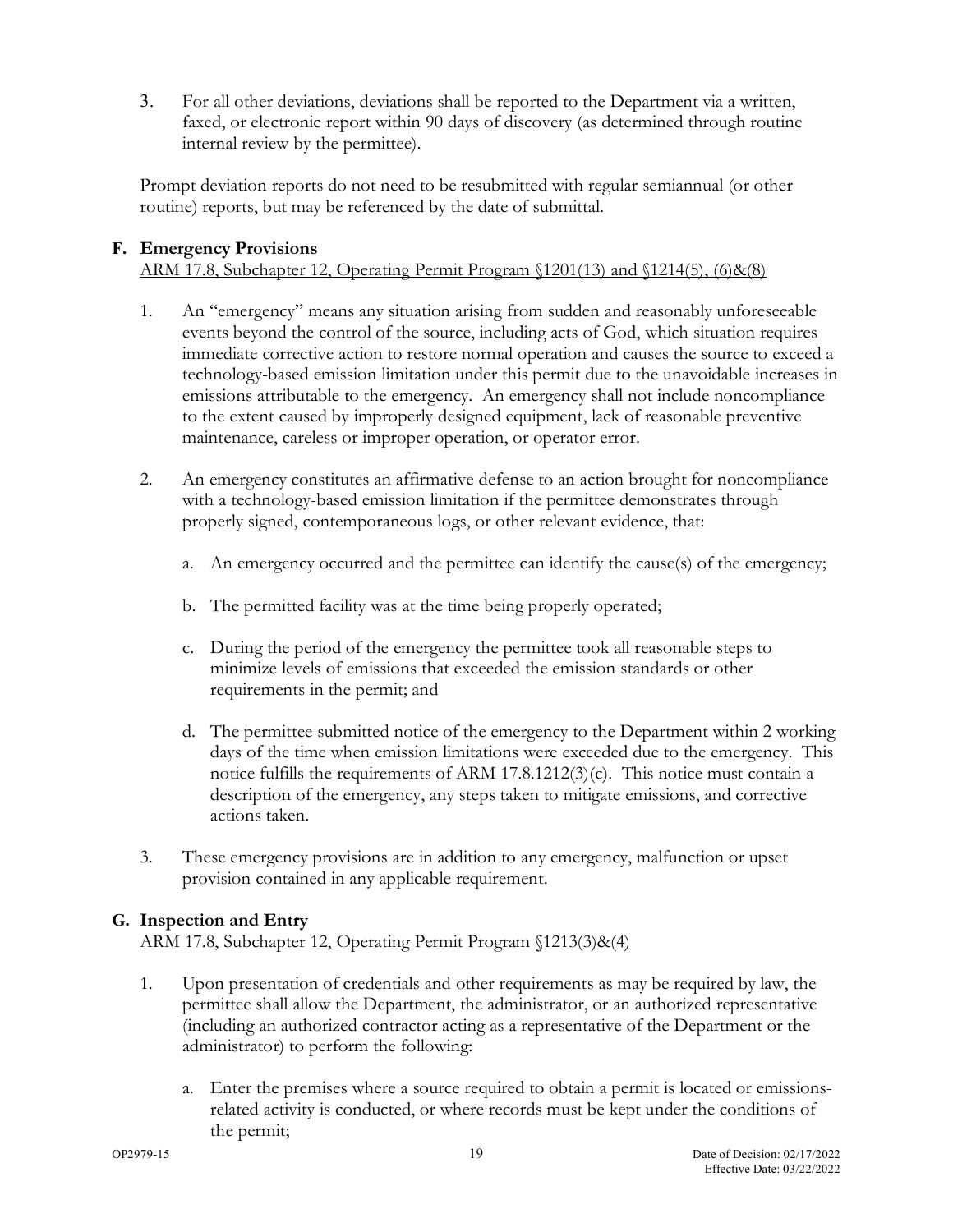- b. Have access to and copy, at reasonable times, any records that must be kept under the conditions of the permit;
- c. Inspect at reasonable times any facilities, emission units, equipment (including monitoring and air pollution control equipment), practices, or operations regulated or required under the permit; and
- d. As authorized by the Montana Clean Air Act and rules promulgated thereunder, sample or monitor, at reasonable times, any substances or parameters at any location for the purpose of assuring compliance with the permit or applicable requirements.
- 2. The permittee shall inform the inspector of all workplace safety rules or requirements at the time of inspection. This section shall not limit in any manner the Department's statutory right of entry and inspection as provided for in 75-2-403, MCA.

#### **H. Fee Payment**

ARM 17.8, Subchapter 12, Operating Permit Program §1210(2)(f) and ARM 17.8, Subchapter 5, Air Quality Permit Application, Operation, and Open Burning Fees §505(3)-(5) (STATE ONLY)

- 1. The permittee must pay application and operating fees, pursuant to ARM Title 17, Chapter 8, Subchapter 5.
- 2. Annually, the Department shall provide the permittee with written notice of the amount of the fee and the basis for the fee assessment. The air quality operation fee is due 30 days after receipt of the notice, unless the fee assessment is appealed pursuant to ARM 17.8.511. If any portion of the fee is not appealed, that portion of the fee that is not appealed is due 30 days after receipt of the notice. Any remaining fee, which may be due after the completion of an appeal, is due immediately upon issuance of the Board's decision or upon completion of any judicial review of the Board's decision.
- 3. If the permittee fails to pay the required fee (or any required portion of an appealed fee) within 90 days of the due date of the fee, the Department may impose an additional assessment of 15% of the fee (or any required portion of an appealed fee) or \$100, whichever is greater, plus interest on the fee (or any required portion of an appealed fee), computed at the interest rate established under 15-31-510(3), MCA.

#### <span id="page-22-0"></span>**I. Minor Permit Modifications**

ARM 17.8, Subchapter 12, Operating Permit Program §1226(3)&(11)

- 1. An application for a minor permit modification need only address in detail those portions of the permit application that require revision, updating, supplementation, or deletion, and may reference any required information that has been previously submitted.
- 2. The permit shield under ARM 17.8.1214 will not extend to any minor modifications processed pursuant to ARM 17.8.1226.

#### <span id="page-22-1"></span>**J. Changes Not Requiring Permit Revision** ARM 17.8, Subchapter 12, Operating Permit Program §1224(1)-(3), (5)&(6)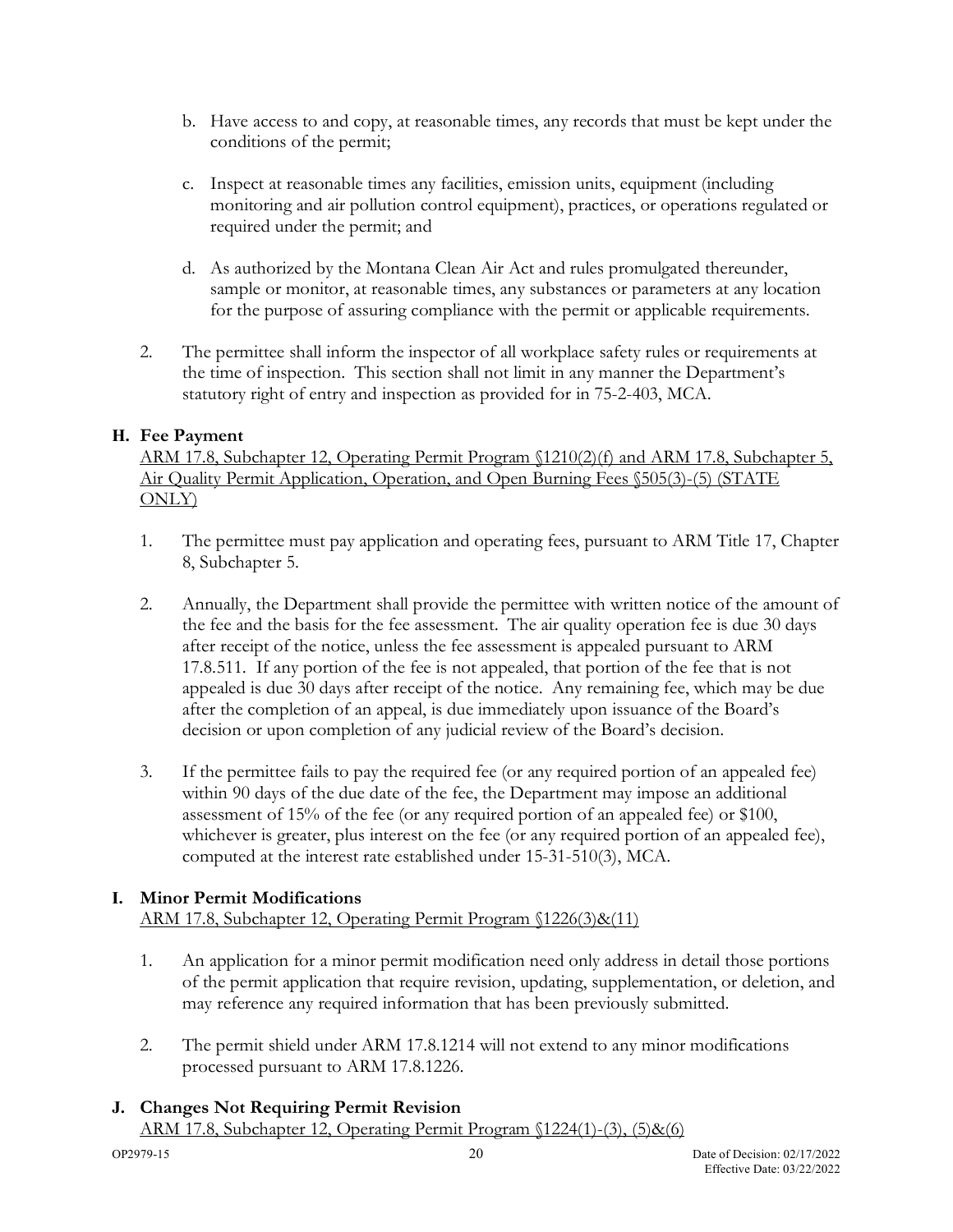- 1. The permittee is authorized to make changes within the facility as described below, provided the following conditions are met:
	- a. The proposed changes do not require the permittee to obtain a Montana Air Quality Permit under ARM Title 17, Chapter 8, Subchapter 7;
	- b. The proposed changes are not modifications under Title I of the FCAA, or as defined in ARM Title 17, Chapter 8, Subchapters 8, 9, or 10;
	- c. The emissions resulting from the proposed changes do not exceed the emissions allowable under this permit, whether expressed as a rate of emissions or in total emissions;
	- d. The proposed changes do not alter permit terms that are necessary to enforce applicable emission limitations on emission units covered by the permit; and
	- e. The facility provides the administrator and the Department with written notification at least 7 days prior to making the proposed changes.
- 2. The permittee and the Department shall attach each notice provided pursuant to 1.e above to their respective copies of this permit.
- 3. Pursuant to the conditions above, the permittee is authorized to make Section 502(b)(10) changes, as defined in ARM 17.8.1201(30), without a permit revision. For each such change, the written notification required under 1.e above shall include a description of the change within the source, the date on which the change will occur, any change in emissions, and any permit term or condition that is no longer applicable as a result of the change.
- 4. The permittee may make a change not specifically addressed or prohibited by the permit terms and conditions without requiring a permit revision, provided the following conditions are met:
	- a. Each proposed change does not weaken the enforceability of any existing permit conditions;
	- b. The Department has not objected to such change;
	- c. Each proposed change meets all applicable requirements and does not violate any existing permit term or condition; and
	- d. The permittee provides contemporaneous written notice to the Department and the administrator of each change that is above the level for insignificant emission units as defined in ARM 17.8.1201(22) and 17.8.1206(3), and the written notice describes each such change, including the date of the change, any change in emissions, pollutants emitted, and any applicable requirement that would apply as a result of the change.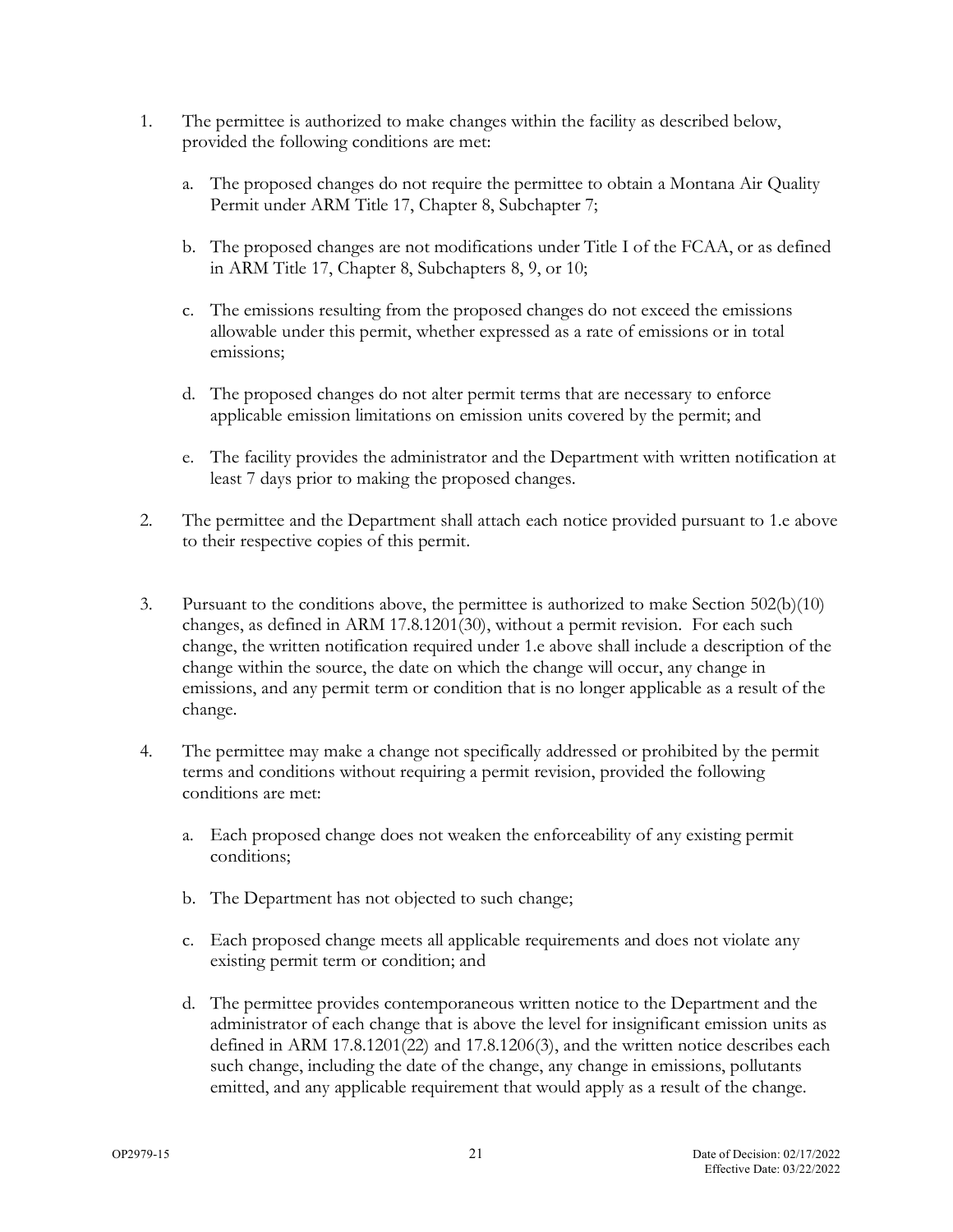5. The permit shield authorized by ARM 17.8.1214 shall not apply to changes made pursuant to ARM 17.8.1224(3) and (5), but is applicable to terms and conditions that allow for increases and decreases in emissions pursuant to ARM 17.8.1224(4).

#### <span id="page-24-0"></span>**K. Significant Permit Modifications**

ARM 17.8, Subchapter 12, Operating Permit Program §1227(1), (3)&(4)

- 1. The modification procedures set forth in 2 below must be used for any application requesting a significant modification of this permit. Significant modifications include the following:
	- a. Any permit modification that does not qualify as either a minor modification or as an administrative permit amendment;
	- b. Every significant change in existing permit monitoring terms or conditions;
	- c. Every relaxation of permit reporting or recordkeeping terms or conditions that limit the Department's ability to determine compliance with any applicable rule, consistent with the requirements of the rule; or
	- d. Any other change determined by the Department to be significant.
- 2. Significant modifications shall meet all requirements of ARM Title 17, Chapter 8, including those for applications, public participation, and review by affected states and the administrator, as they apply to permit issuance and renewal, except that an application for a significant permit modification need only address in detail those portions of the permit application that require revision, updating, supplementation or deletion.
- 3. The permit shield provided for in ARM 17.8.1214 shall extend to significant modifications.

#### **L. Reopening for Cause**

ARM 17.8, Subchapter 12, Operating Permit Program §1228(1)&(2)

This permit may be reopened and revised under the following circumstances:

- 1. Additional applicable requirements under the FCAA become applicable to the facility when the permit has a remaining term of 3 or more years. Reopening and revision of the permit shall be completed not later than 18 months after promulgation of the applicable requirement. No reopening is required under ARM 17.8.1228(1)(a) if the effective date of the applicable requirement is later than the date on which the permit is due to expire, unless the original permit or any of its terms or conditions have been extended pursuant to ARM 17.8.1220(12) or 17.8.1221(2);
- 2. Additional requirements (including excess emission requirements) become applicable to an affected source under the Acid Rain Program. Upon approval by the administrator, excess emission offset plans shall be deemed incorporated into the permit;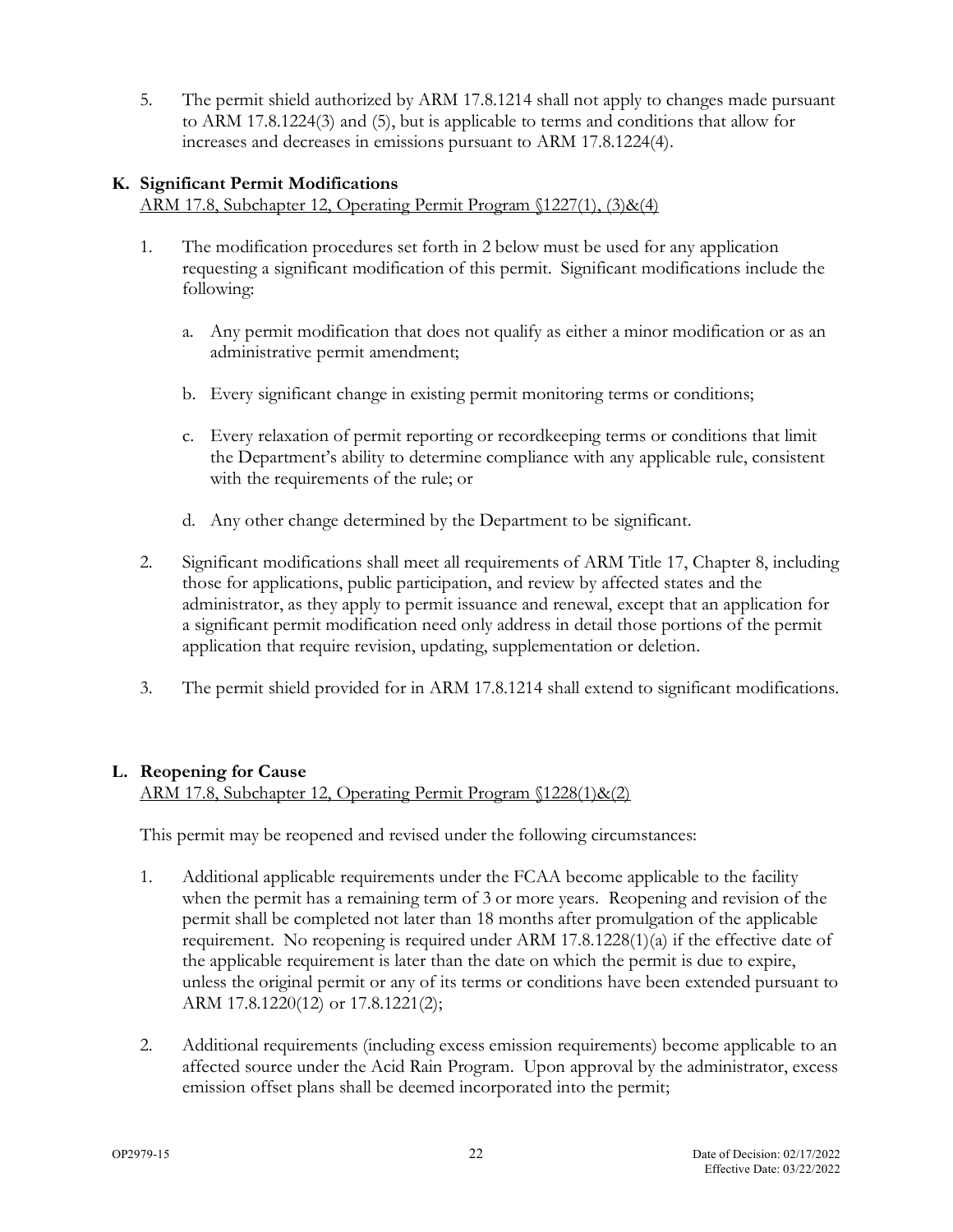- 3. The Department or the administrator determines that the permit contains a material mistake or that inaccurate statements were made in establishing the emission standards or other terms or conditions of the permit; or
- 4. The administrator or the Department determines that the permit must be revised or revoked and reissued to ensure compliance with the applicable requirements.

#### **M. Permit Expiration and Renewal**

ARM 17.8, Subchapter 12, Operating Permit Program  $(1210(2)(g), (1220(11)\&(12),$  and  $$1205(2)(d)$ 

- 1. This permit is issued for a fixed term of 5 years.
- 2. Renewal of this permit is subject to the same procedural requirements that apply to permit issuance, including those for application, content, public participation, and affected state and administrator review.
- 3. Expiration of this permit terminates the permittee's right to operate unless a timely and administratively complete renewal application has been submitted consistent with ARM  $17.8.1221$  and  $17.8.1205(2)(d)$ . If a timely and administratively complete application has been submitted, all terms and conditions of the permit, including the application shield, remain in effect after the permit expires until the permit renewal has been issued or denied.
- 4. For renewal, the permittee shall submit a complete air quality operating permit application to the Department not later than 6 months prior to the expiration of this permit, unless otherwise specified. If necessary to ensure that the terms of the existing permit will not lapse before renewal, the Department may specify, in writing to the permittee, a longer time period for submission of the renewal application. Such written notification must be provided at least 1 year before the renewal application due date established in the existing permit.

#### **N. Severability Clause**

#### ARM 17.8, Subchapter 12, Operating Permit Program §1210(2)(i)&(l)

- 1. The administrative appeal or subsequent judicial review of the issuance by the Department of an initial permit under this subchapter shall not impair in any manner the underlying applicability of all applicable requirements, and such requirements continue to apply as if a final permit decision had not been reached by the Department.
- 2. If any provision of a permit is found to be invalid, all valid parts that are severable from the invalid part remain in effect. If a provision of a permit is invalid in one or more of its applications, the provision remains in effect in all valid applications that are severable from the invalid applications.

#### <span id="page-25-0"></span>**O. Transfer or Assignment of Ownership** ARM 17.8, Subchapter 12, Operating Permit Program §1225(2)&(4)

1. If an administrative permit amendment involves a change in ownership or operational control, the applicant must include in its request to the Department a written agreement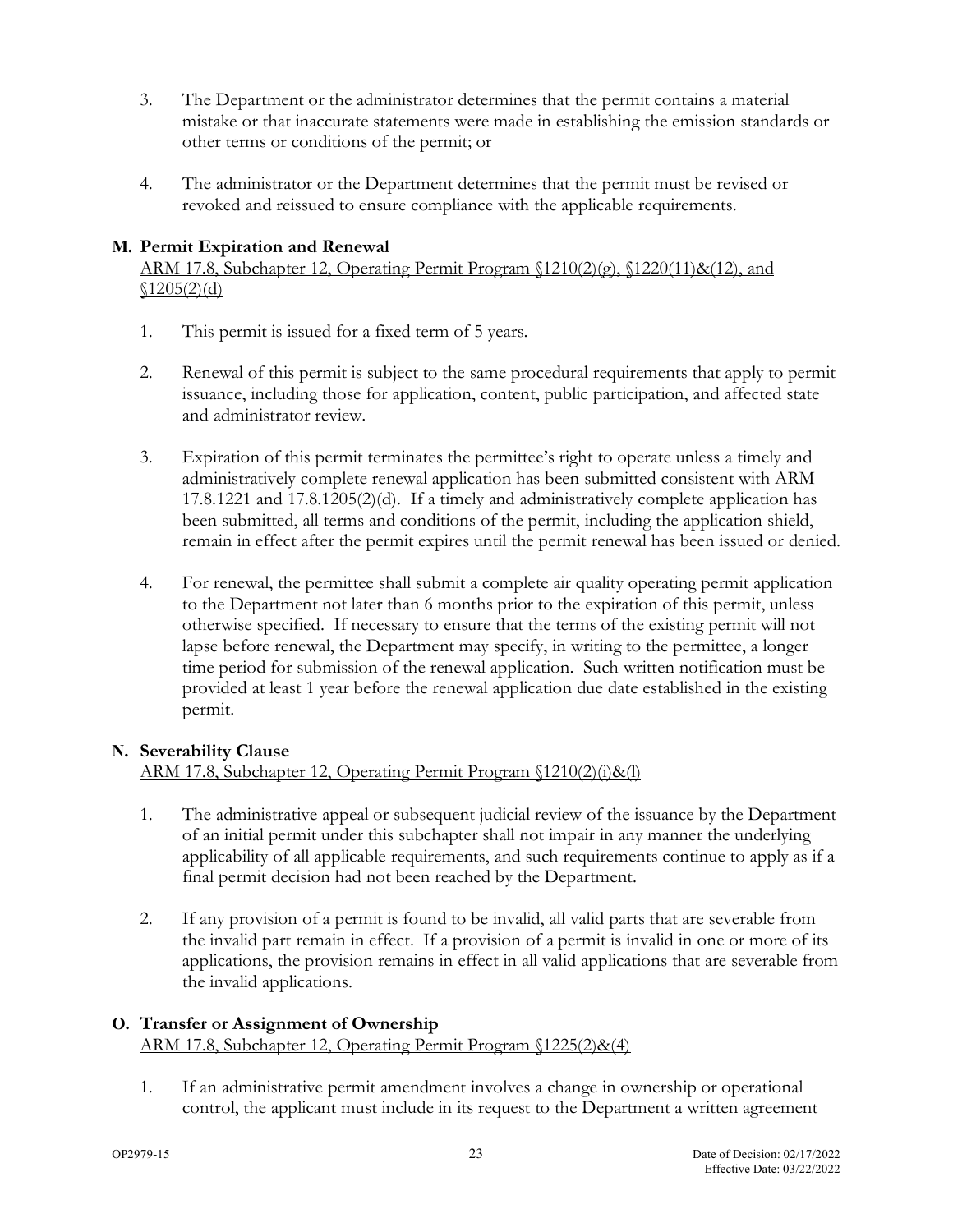containing a specific date for the transfer of permit responsibility, coverage and liability between the current and new permittee.

2. The permit shield provided for in ARM17.8.1214 shall not extend to administrative permit amendments.

#### **P. Emissions Trading, Marketable Permits, Economic Incentives** ARM 17.8, Subchapter 12, Operating Permit Program §1226(2)

Notwithstanding ARM 17.8.1226(1) and (7), minor air quality operating permit modification procedures may be used for permit modifications involving the use of economic incentives, marketable permits, emissions trading, and other similar approaches, to the extent that such minor permit modification procedures are explicitly provided for in the Montana State Implementation Plan or in applicable requirements promulgated by the administrator.

#### **Q. No Property Rights Conveyed**

ARM 17.8, Subchapter 12, Operating Permit Program §1210(2)(d)

This permit does not convey any property rights of any sort, or any exclusive privilege.

#### **R. Testing Requirements**

ARM 17.8, Subchapter 1, General Provisions §105

The permittee shall comply with ARM 17.8.105.

#### **S. Source Testing Protocol**

ARM 17.8, Subchapter 1, General Provisions §106

The permittee shall comply with ARM 17.8.106.

#### **T. Malfunctions** ARM 17.8, Subchapter 1, General Provisions §110

The permittee shall comply with ARM 17.8.110.

#### **U. Circumvention**

ARM 17.8, Subchapter 1, General Provisions §111

The permittee shall comply with ARM 17.8.111.

#### **V. Motor Vehicles**

ARM 17.8, Subchapter 3, Emission Standards §325

The permittee shall comply with ARM 17.8.325.

#### **W. Annual Emissions Inventory**

ARM 17.8, Subchapter 5, Air Quality Permit Application, Operation and Open Burning Fees <u>§505 (STATE ONLY)</u>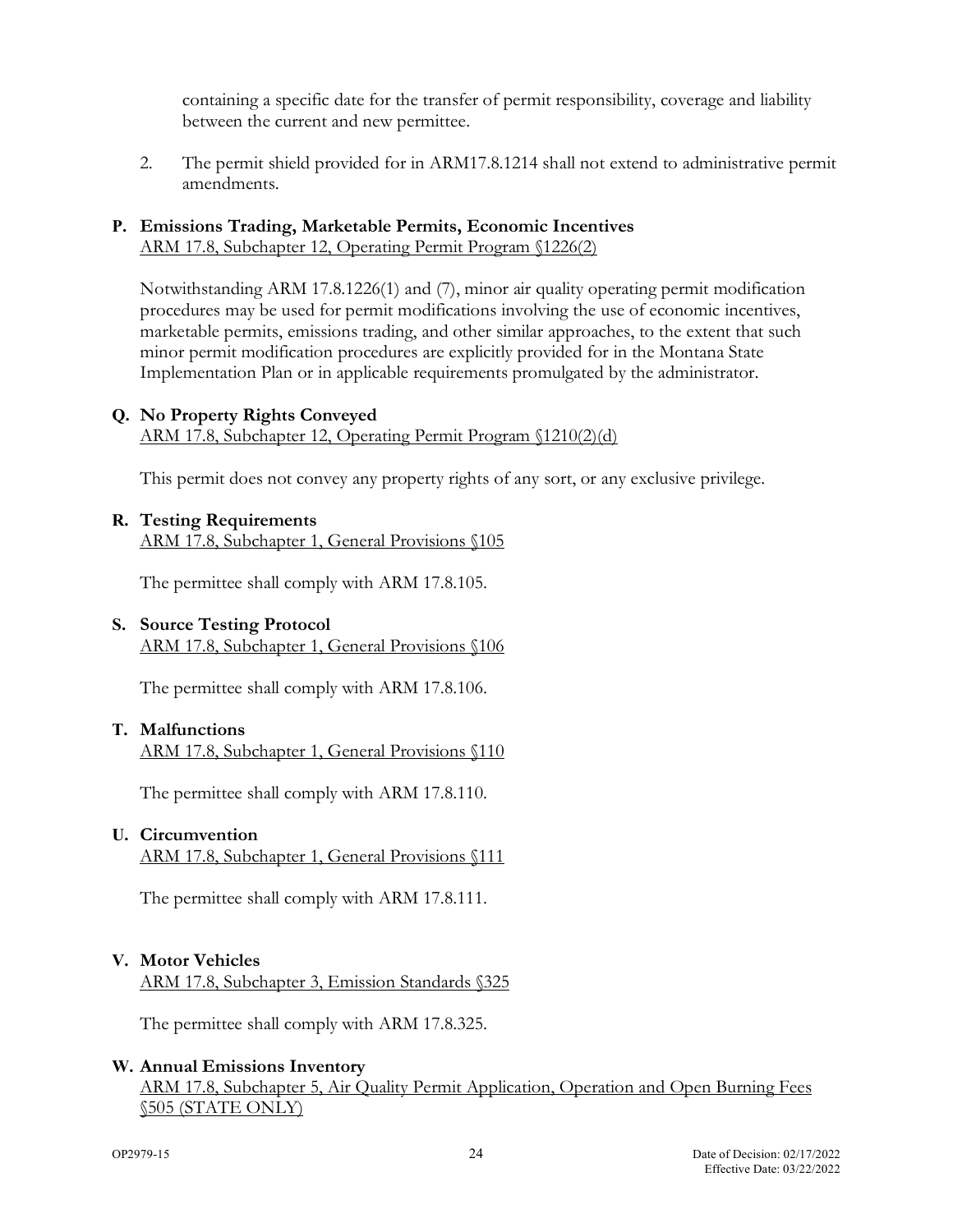The permittee shall supply the Department with annual production and other information for all emission units necessary to calculate actual or estimated actual amount of air pollutants emitted during each calendar year. Information shall be gathered on a calendar-year basis and submitted to the Department by the date required in the emission inventory request, unless otherwise specified in this permit. Information shall be in the units required by the Department.

# **X. Open Burning**

ARM 17.8, Subchapter 6, Open Burning §604, 605 and 606

The permittee shall comply with ARM 17.8.604, 605 and 606.

#### **Y. Montana Air Quality Permits**

ARM 17.8, Subchapter 7, Permit, Construction and Operation of Air Contaminant Sources §745 and 764 (ARM 17.8.745(1) and 764(1)(b) are STATE ENFORCEABLE ONLY until approval by the EPA as part of the SIP)

- 1. Except as specified, no person shall construct, install, modify or use any air contaminant source or stack associated with any source without first obtaining a permit from the Department or Board. A permit is not required for those sources or stacks as specified by ARM  $17.8.744(1)(a)-(k)$ .
- 2. The permittee shall comply with ARM 17.8.743, 744, 745, 748, and 764.
- 3. ARM 17.8.745(1) specifies de minimis changes as construction or changed conditions of operation at a facility holding a Montana Air Quality Permit (MAQP) issued under Chapter 8 that does not increase the facility's potential to emit by more than 5 tons per year of any pollutant, except (STATE ENFORCEABLE ONLY until approved by the EPA as part of the SIP):
	- a. Any construction or changed condition that would violate any condition in the facility's existing MAQP or any applicable rule contained in Chapter 8 is prohibited, except as provided in ARM 17.8.745(2);
	- b. Any construction or changed conditions of operation that would qualify as a major modification under Subchapters 8, 9 or 10 of Chapter 8;
	- c. Any construction or changed condition of operation that would affect the plume rise or dispersion characteristic of emissions that would cause or contribute to a violation of an ambient air quality standard or ambient air increment as defined in ARM 17.8.804;
	- d. Any construction or improvement project with a potential to emit more than 15 tons per year may not be artificially split into smaller projects to avoid Montana Air Quality Permitting; or
	- e. Emission reductions obtained through offsetting within a facility are not included when determining the potential emission increase from construction or changed conditions of operation, unless such reductions are made federally enforceable.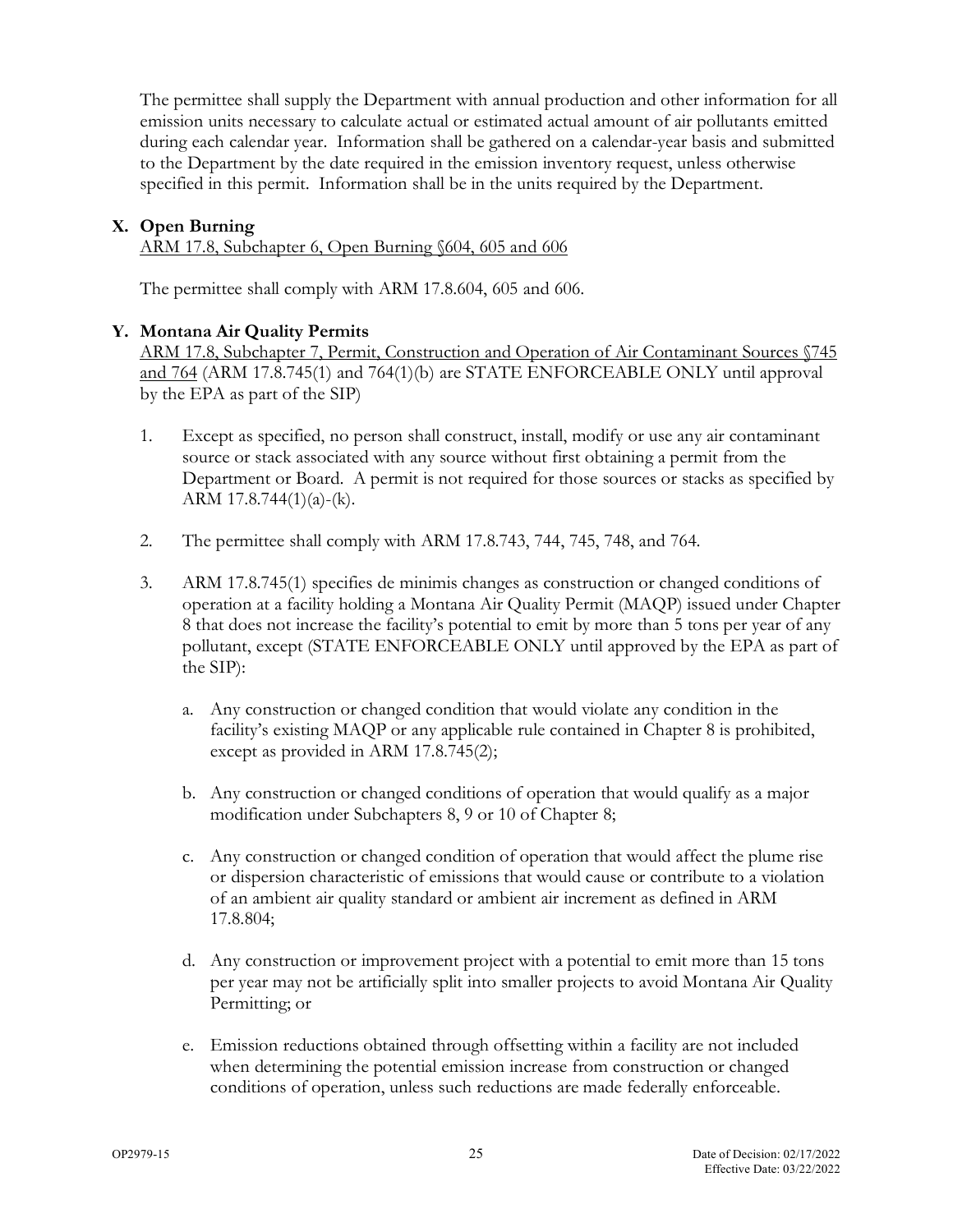4. Any facility making a de minimis change pursuant to ARM 17.8.745(1) shall notify the Department if the change would include a change in control equipment, stack height, stack diameter, stack gas temperature, source location or fuel specifications, or would result in an increase in source capacity above its permitted operation or the addition of a new emission unit. The notice must be submitted, in writing, 10 days prior to start up or use of the proposed de minimis change, or as soon as reasonably practicable in the event of an unanticipated circumstance causing the de minimis change, and must include the information requested in ARM 17.8.745(1) (STATE ENFORCEABLE ONLY until approval by the EPA as part of the SIP).

#### **Z. National Emission Standard for Asbestos** 40 CFR, Part 61, Subpart M

The permittee shall not conduct any asbestos abatement activities except in accordance with 40 CFR 61, Subpart M (National Emission Standard for Hazardous Air Pollutants for Asbestos).

#### **AA. Asbestos**

ARM 17.74, Subchapter 3, General Provisions and Subchapter 4, Fees

The permittee shall comply with ARM 17.74.301, *et seq.*, and ARM 17.74.401, *et seq*. (State only)

#### **BB. Stratospheric Ozone Protection – Servicing of Motor Vehicle Air Conditioners** 40 CFR, Part 82, Subpart B

If the permittee performs a service on motor vehicles and this service involves ozone-depleting substance/refrigerant in the motor vehicle air conditioner (MVAC), the permittee is subject to all the applicable requirements as specified in 40 CFR 82, Subpart B.

#### **CC. Stratospheric Ozone Protection – Recycling and Emission Reductions** 40 CFR, Part 82, Subpart F

The permittee shall comply with the standards for recycling and emission reductions in 40 CFR 82, Subpart F, except as provided for MVACs in Subpart B:

- 1. Persons opening appliances for maintenance, service, repair, or disposal must comply with the required practices pursuant to §82.156;
- 2. Equipment used during the maintenance, service, repair or disposal of appliances must comply with the standards for recycling and recovery equipment pursuant to §82.158;
- 3. Persons performing maintenance, service, repair or disposal of appliances must be certified by an approved technical certification program pursuant to §82.161;
- 4. Persons disposing of small appliances, MVACs and MVAC-like (as defined at §82.152) appliances must comply with recordkeeping requirements pursuant to §82.166;
- 5. Persons owning commercial or industrial process refrigeration equipment must comply with the leak repair requirements pursuant to §82.156; and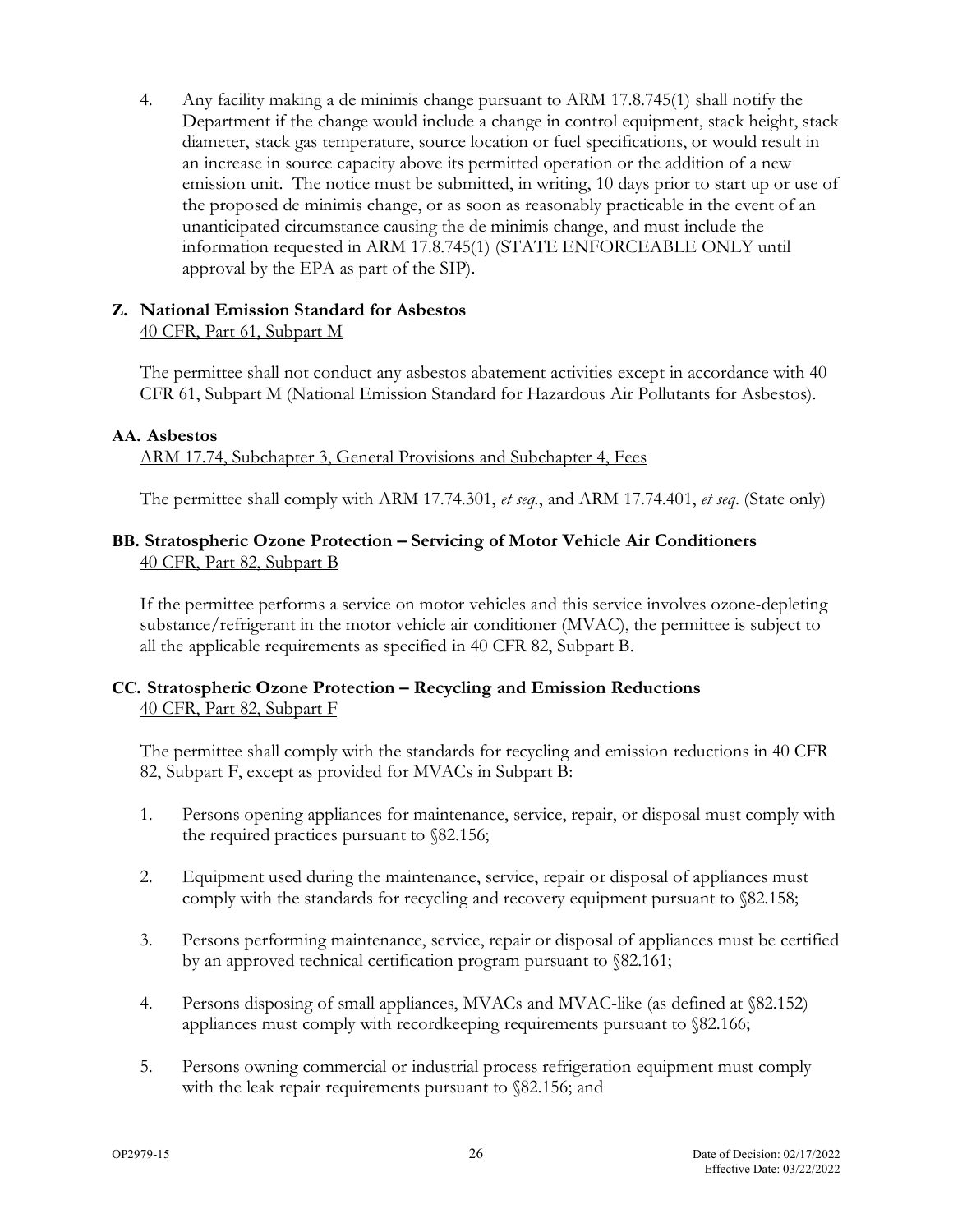6. Owners/operators of appliances normally containing 50 or more pounds of refrigerant must keep records of refrigerant purchased and added to such appliances pursuant to §82.166.

#### **DD. Emergency Episode Plan**

The permittee shall comply with the requirements contained in Chapter 9.7 of the State of Montana Air Quality Control Implementation Plan.

Each major source emitting 100 tons per year located in a Priority I Air Quality Control Region, shall submit to the Department a legally enforceable Emergency Episode Action Plan (EEAP) that details how the source will curtail emissions during an air pollutant emergency episode. The industrial EEAP shall be in accordance with the Department's EEAP and shall be submitted according to a timetable developed by the Department, following Priority I reclassification.

#### **EE. Definitions**

Terms not otherwise defined in this permit or in the Definitions and Abbreviations Appendix of this permit, shall have the meaning assigned to them in the referenced regulations.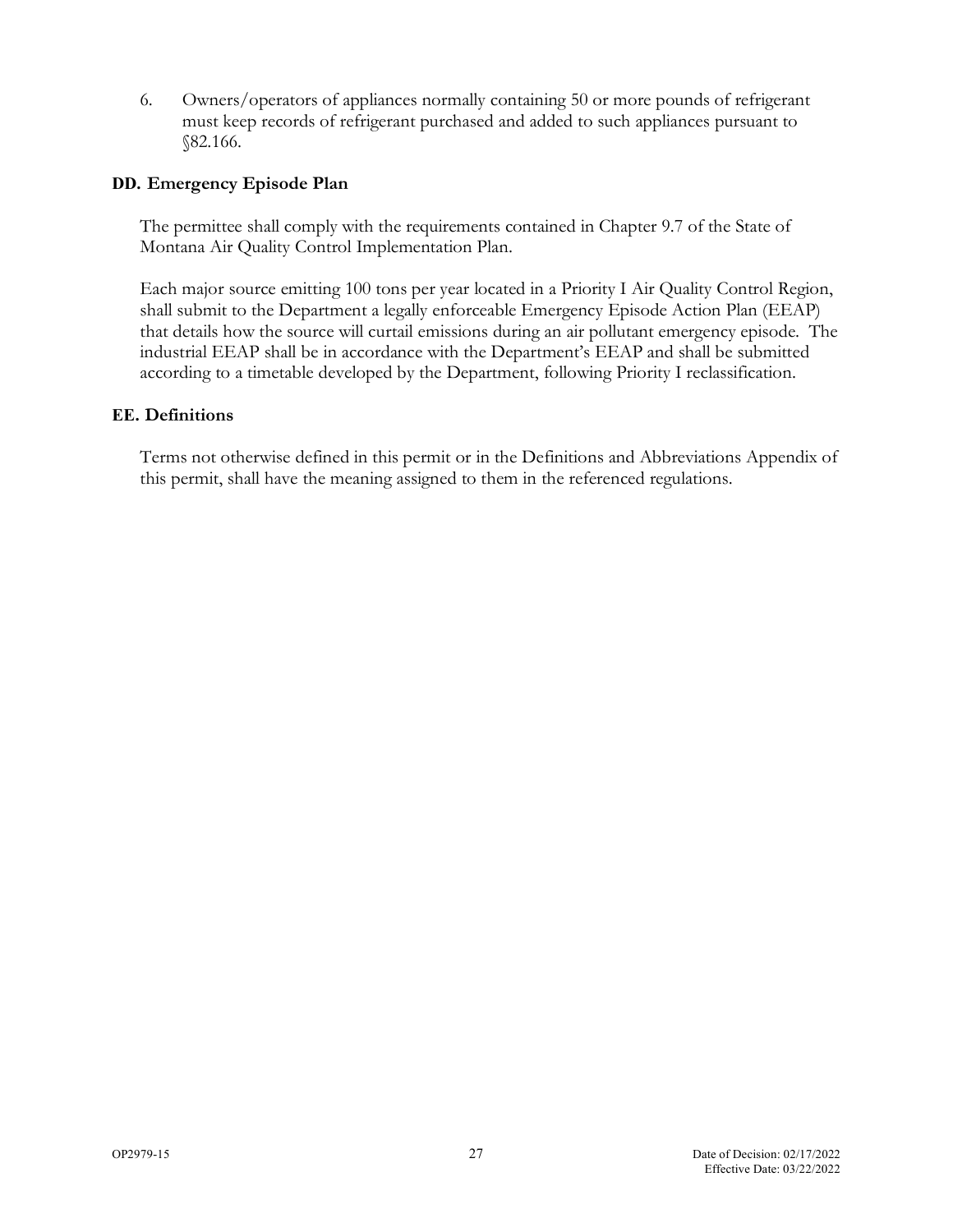# **APPENDICES**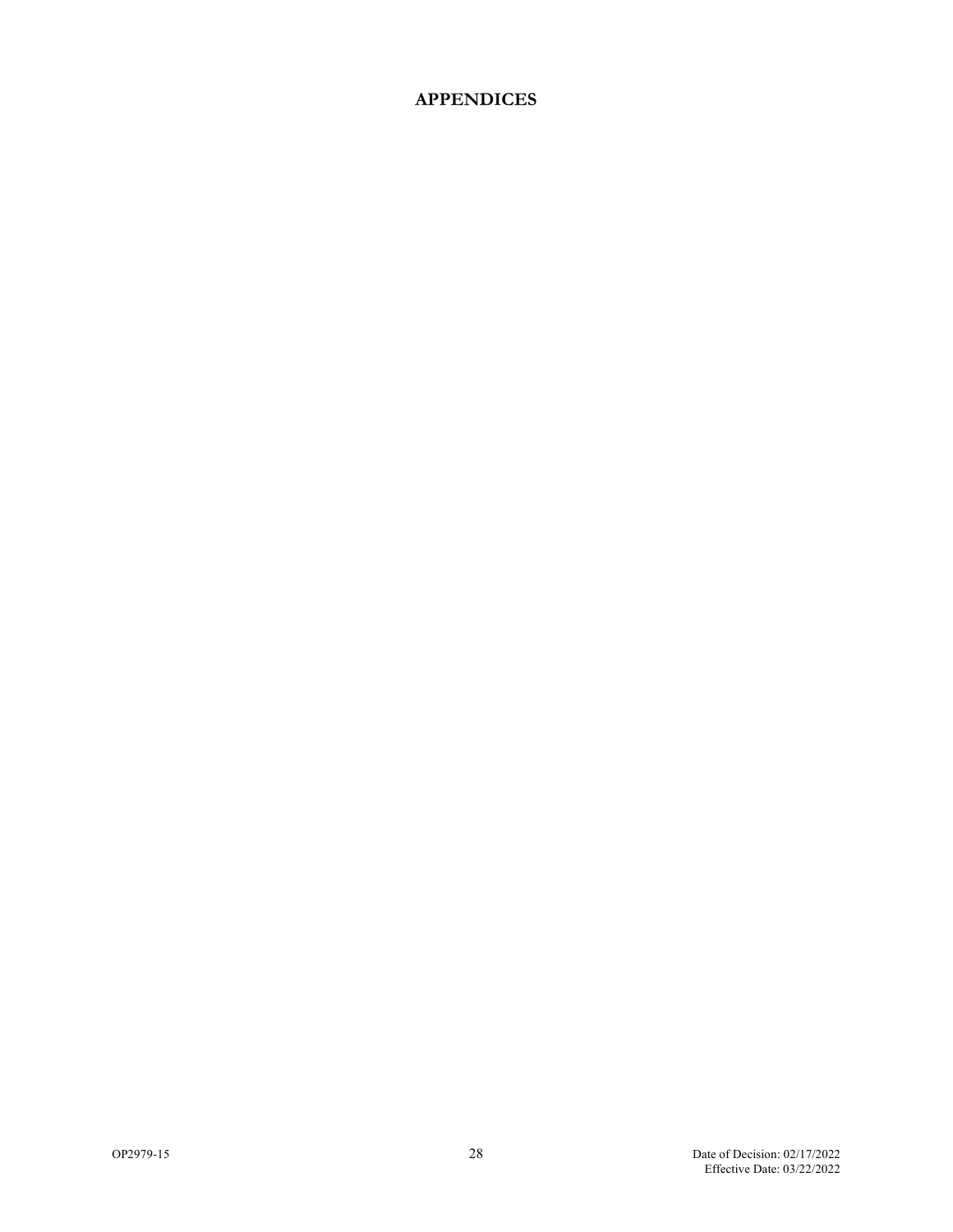#### **Appendix A INSIGNIFICANT EMISSION UNITS**

<span id="page-31-0"></span>**Disclaimer:** The information in this appendix is not State or Federally enforceable, but is presented to assist NBPL, the permitting authority, inspectors, and the public.

Pursuant to ARM 17.8.1201(22)(a), an insignificant emission unit means any activity or emissions unit located within a source that: (i) has a potential to emit less than 5 tons per year of any regulated pollutant; (ii) has a potential to emit less than 500 pounds per year of lead; (iii) has a potential to emit less than 500 pounds per year of hazardous air pollutants listed pursuant to Section 7412 (b) of the FCAA; and (iv) is not regulated by an applicable requirement, other than a generally applicable requirement that applies to all emission units subject to Subchapter 12.

#### **List of Insignificant Activities:**

| <b>Emissions Unit ID</b> | Description                                                         |
|--------------------------|---------------------------------------------------------------------|
| IEU01                    | 1.67 MMBtu/hr natural gas fired heater boiler                       |
| IEU02                    | In-plant vehicle traffic                                            |
| IEU03                    | Fugitive and Miscellaneous Emissions (gas vents, blowdowns,<br>etc. |

The following table of insignificant sources and/or activities were provided by NBPL.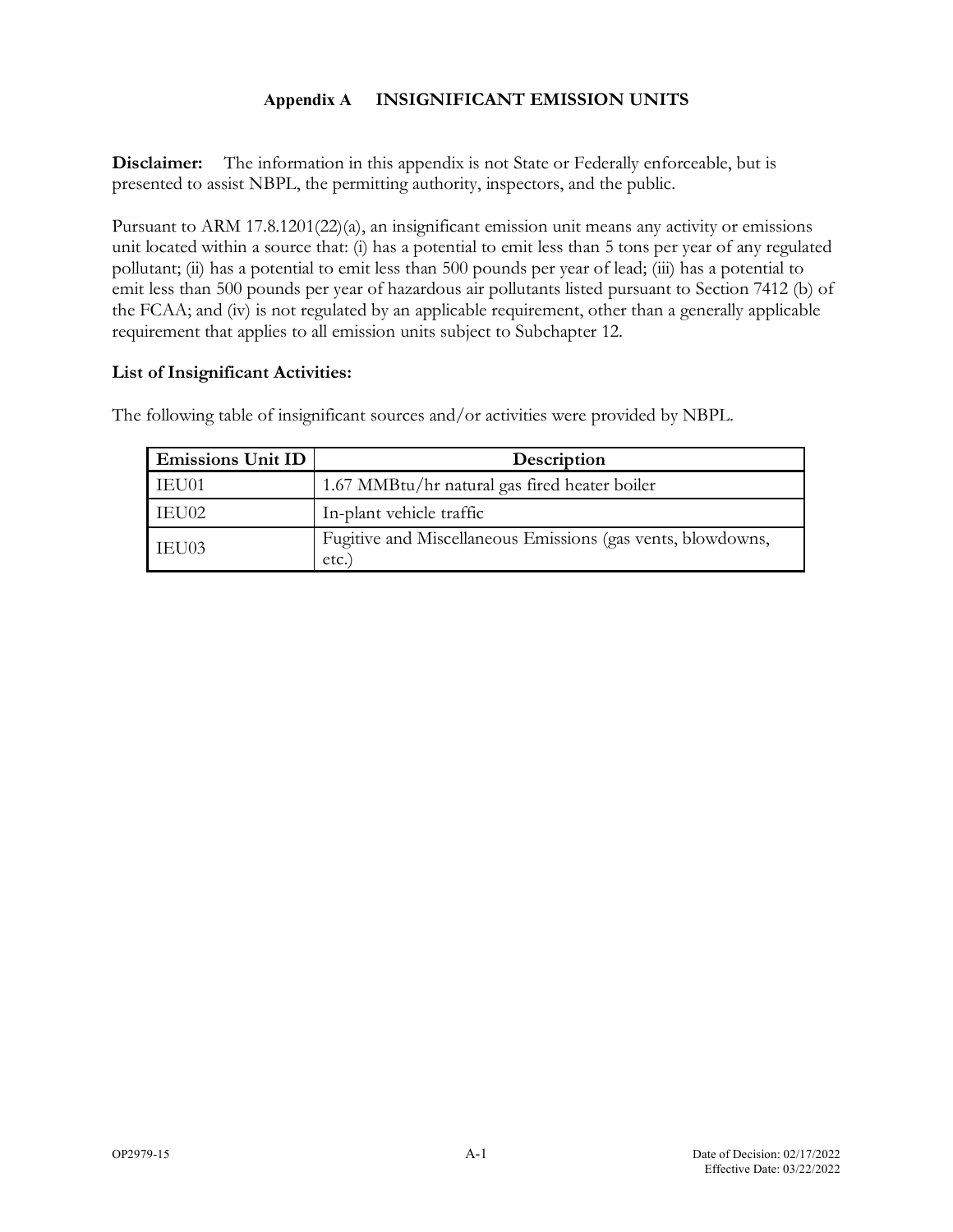#### **Appendix B DEFINITIONS and ABBREVIATIONS**

**"Act"** means the Clean Air Act, as amended, 42 U.S. 7401, *et seq*.

**"Administrative permit amendment"** means an air quality operating permit revision that:

- (a) corrects typographical errors;
- (b) identifies a change in the name, address or phone number of any person identified in the air quality operating permit, or identifies a similar minor administrative change at the source;
- (c) requires more frequent monitoring or reporting by NBPL;
- (d) requires changes in monitoring or reporting requirements that the Department deems to be no less stringent than current monitoring or reporting requirements;
- (e) allows for a change in ownership or operational control of a source if the Department has determined that no other change in the air quality operating permit is necessary, consistent with ARM 17.8.1225; or
- (f) incorporates any other type of change which the Department has determined to be similar to those revisions set forth in (a)-(e), above.

**"Applicable requirement"** means all of the following as they apply to emission units in a source requiring an air quality operating permit (including requirements that have been promulgated or approved by the Department or the administrator through rule making at the time of issuance of the air quality operating permit, but have future-effective compliance dates, provided that such requirements apply to sources covered under the operating permit):

- (a) any standard, rule, or other requirement, including any requirement contained in a consent decree or judicial or administrative order entered into or issued by the Department, that is contained in the Montana state implementation plan approved or promulgated by the administrator through rule making under Title I of the FCAA;
- (b) any federally enforceable term, condition or other requirement of any Montana Air Quality Permit issued by the Department under Subchapters 7, 8, 9 and 10 of this chapter, or pursuant to regulations approved or promulgated through rule making under Title I of the FCAA, including parts C and D;
- (c) any standard or other requirement under Section 7411 of the FCAA, including Section 7411(d);
- (d) any standard or other requirement under Section 7412 of the FCAA, including any requirement concerning accident prevention under Section  $7412(r)(7)$ , but excluding the contents of any risk management plan required under Section 7412(r);
- (e) any standard or other requirement of the acid rain program under Title IV of the FCAA or regulations promulgated thereunder;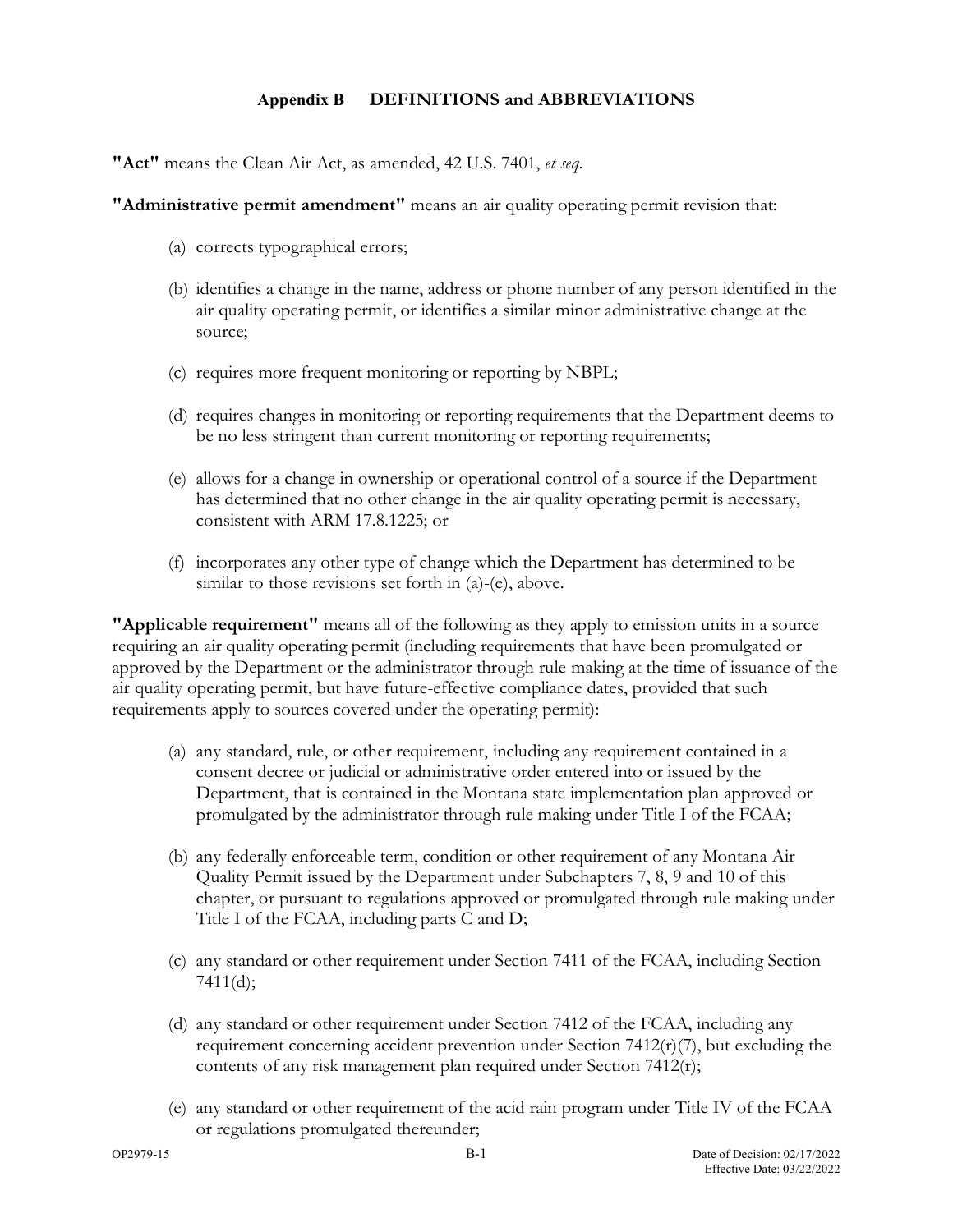- (f) any requirements established pursuant to Section 7661c(b) or Section 7414(a)(3) of the FCAA;
- (g) any standard or other requirement governing solid waste incineration, under Section 7429 of the FCAA;
- (h) any standard or other requirement for consumer and commercial products, under Section 7511b(e) of the FCAA;
- (i) any standard or other requirement for tank vessels, under Section 7511b(f) of the FCAA;
- (j) any standard or other requirement of the regulations promulgated to protect stratospheric ozone under Title VI of the FCAA, unless the administrator determines that such requirements need not be contained in an air quality operating permit;
- (k) any national ambient air quality standard or increment or visibility requirement under part C of Title I of the FCAA, but only as it would apply to temporary sources permitted pursuant to Section 7661c(e) of the FCAA; or
- (l) any federally enforceable term or condition of any air quality open burning permit issued by the Department under Subchapter 6.

**"Department"** means the Montana Department of Environmental Quality.

**"Emissions unit"** means any part or activity of a stationary source that emits or has the potential to emit any regulated air pollutant or any pollutant listed under Section 7412(b) of the FCAA. This term is not meant to alter or affect the definition of the term "unit" for purposes of Title IV of the FCAA.

**"FCAA"** means the Federal Clean Air Act, as amended.

**"Federally enforceable"** means all limitations and conditions which are enforceable by the administrator, including those requirements developed pursuant to 40 CFR Parts 60 and 61, requirements within the Montana state implementation plan, and any permit requirement established pursuant to 40 CFR 52.21 or under regulations approved pursuant to 40 CFR 51, Subpart I, including operating permits issued under an EPA approved program that is incorporated into the Montana state implementation plan and expressly requires adherence to any permit issued under such program.

**"Fugitive emissions"** means those emissions which could not reasonably pass through a stack, chimney, vent, or other functionally equivalent opening.

**"General air quality operating permit"** or **"general permit"** means an air quality operating permit that meets the requirements of ARM 17.8.1222, covers multiple sources in a source category, and is issued in lieu of individual permits being issued to each source.

**"Hazardous air pollutant"** means any air pollutant listed as a hazardous air pollutant pursuant to Section 112(b) of the FCAA.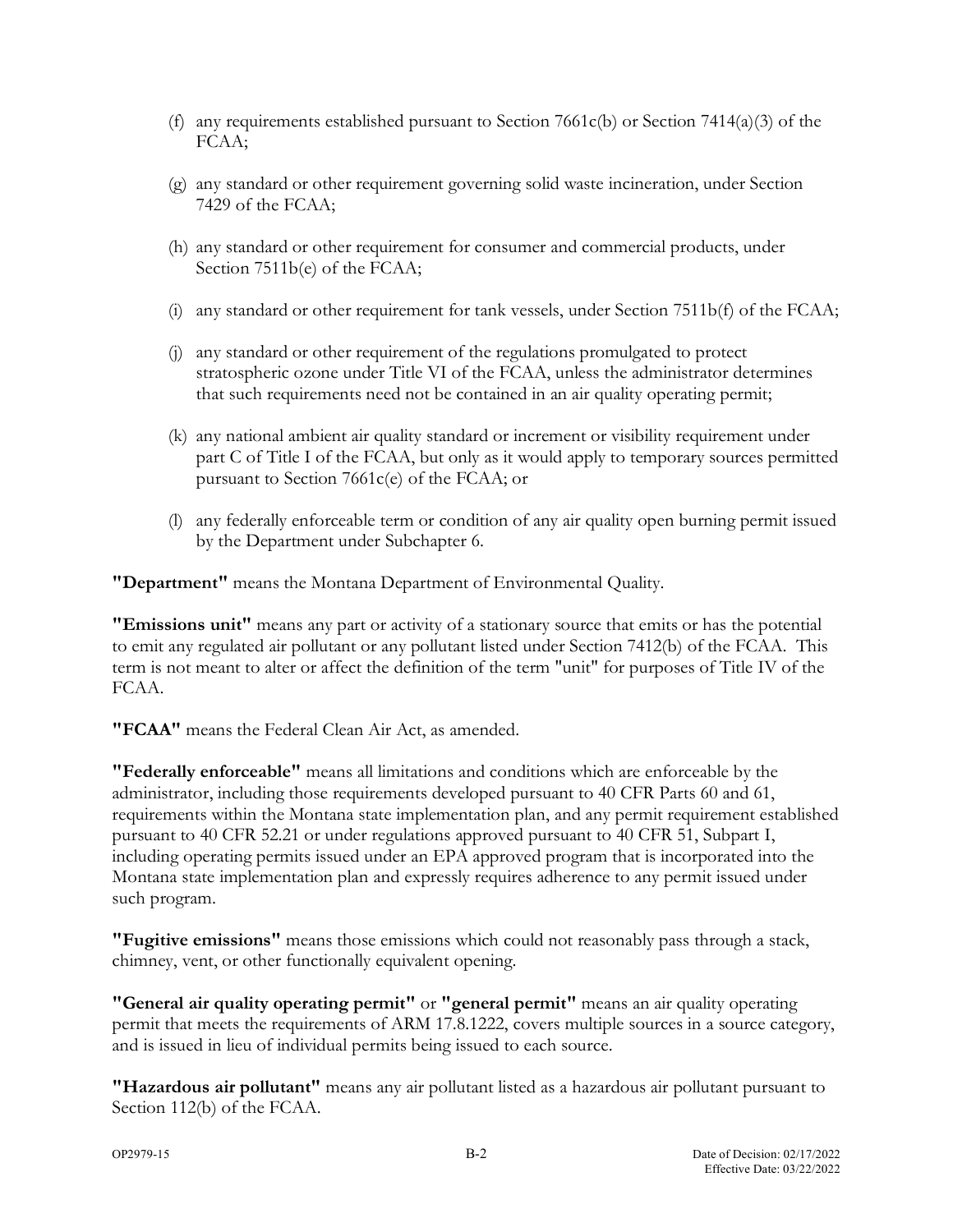**"Non-federally enforceable requirement"** means the following as they apply to emission units in a source requiring an air quality operating permit:

- (a) any standard, rule, or other requirement, including any requirement contained in a consent decree, or judicial or administrative order entered into or issued by the Department, that is not contained in the Montana state implementation plan approved or promulgated by the administrator through rule making under Title I of the FCAA;
- (b) any term, condition or other requirement contained in any Montana Air Quality Permit issued by the Department under Subchapters 7, 8, 9 and 10 of this chapter that is not federally enforceable;
- (c) does not include any Montana ambient air quality standard contained in Subchapter 2 of this chapter.

**"Permittee"** means the owner or operator of any source subject to the permitting requirements of this subchapter, as provided in ARM 17.8.1204, that holds a valid air quality operating permit or has submitted a timely and complete permit application for issuance, renewal, amendment, or modification pursuant to this subchapter.

**"Regulated air pollutant"** means the following:

- (a) nitrogen oxides or any volatile organic compounds;
- (b) any pollutant for which a national ambient air quality standard has been promulgated;
- (c) any pollutant that is subject to any standard promulgated under Section 7411 of the FCAA;
- (d) any Class I or II substance subject to a standard promulgated under or established by Title VI of the FCAA; or
- (e) any pollutant subject to a standard or other requirement established or promulgated under Section 7412 of the FCAA, including but not limited to the following:
	- (i) any pollutant subject to requirements under Section  $7412(i)$  of the FCAA. If the administrator fails to promulgate a standard by the date established in Section 7412(e) of the FCAA, any pollutant for which a subject source would be major shall be considered to be regulated on the date 18 months after the applicable date established in Section 7412(e) of the FCAA;
	- (ii) any pollutant for which the requirements of Section  $7412(g)(2)$  of the FCAA have been met but only with respect to the individual source subject to Section  $7412(g)(2)$ requirement.

**"Responsible official"** means one of the following:

(a) For a corporation: a president, secretary, treasurer, or vice-president of the corporation in charge of a principal business function, or any other person who performs similar policy or decision-making functions for the corporation, or a duly authorized representative of such person if the representative is responsible for the overall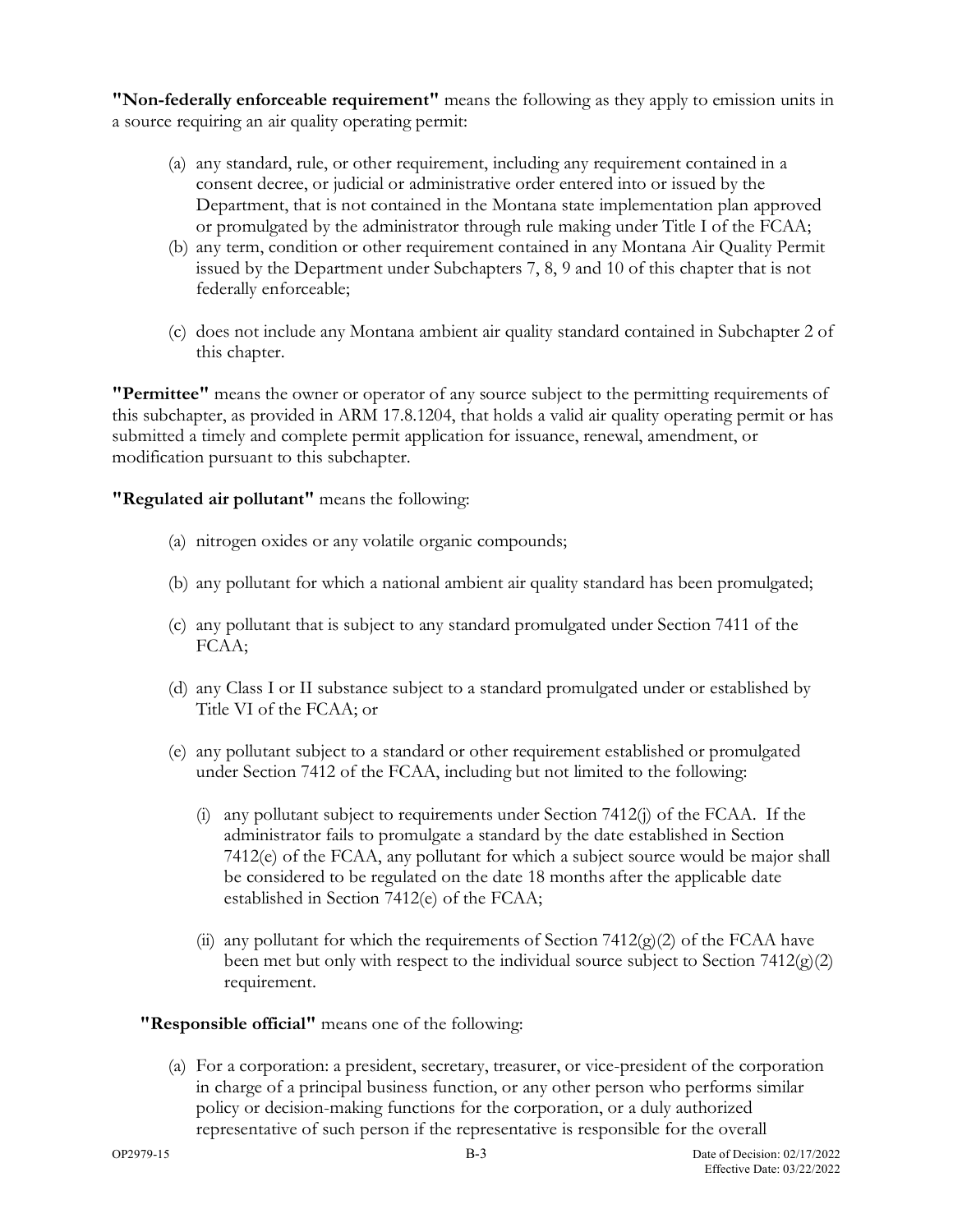operation of one or more manufacturing, production, or operating facilities applying for or subject to a permit and either:

- (i) the facilities employ more than 250 persons or have gross annual sales or expenditures exceeding \$25 million (in second quarter 1980 dollars); or
- (ii) the delegation of authority to such representative is approved in advance by the Department.
- (b) For a partnership or sole proprietorship: a general partner or the proprietor, respectively.
- (c) For a municipality, state, federal, or other public agency: either a principal executive officer or ranking elected official. For the purposes of this part, a principal executive officer of a federal agency includes the chief executive officer having responsibility for the overall operations of a principal geographic unit of the agency (e.g., a regional administrator of the environmental protection agency).
- (d) For affected sources: the designated representative in so far as actions, standards, requirements, or prohibitions under Title IV of the FCAA or the regulations promulgated thereunder are concerned, and the designated representative for any other purposes under this subchapter.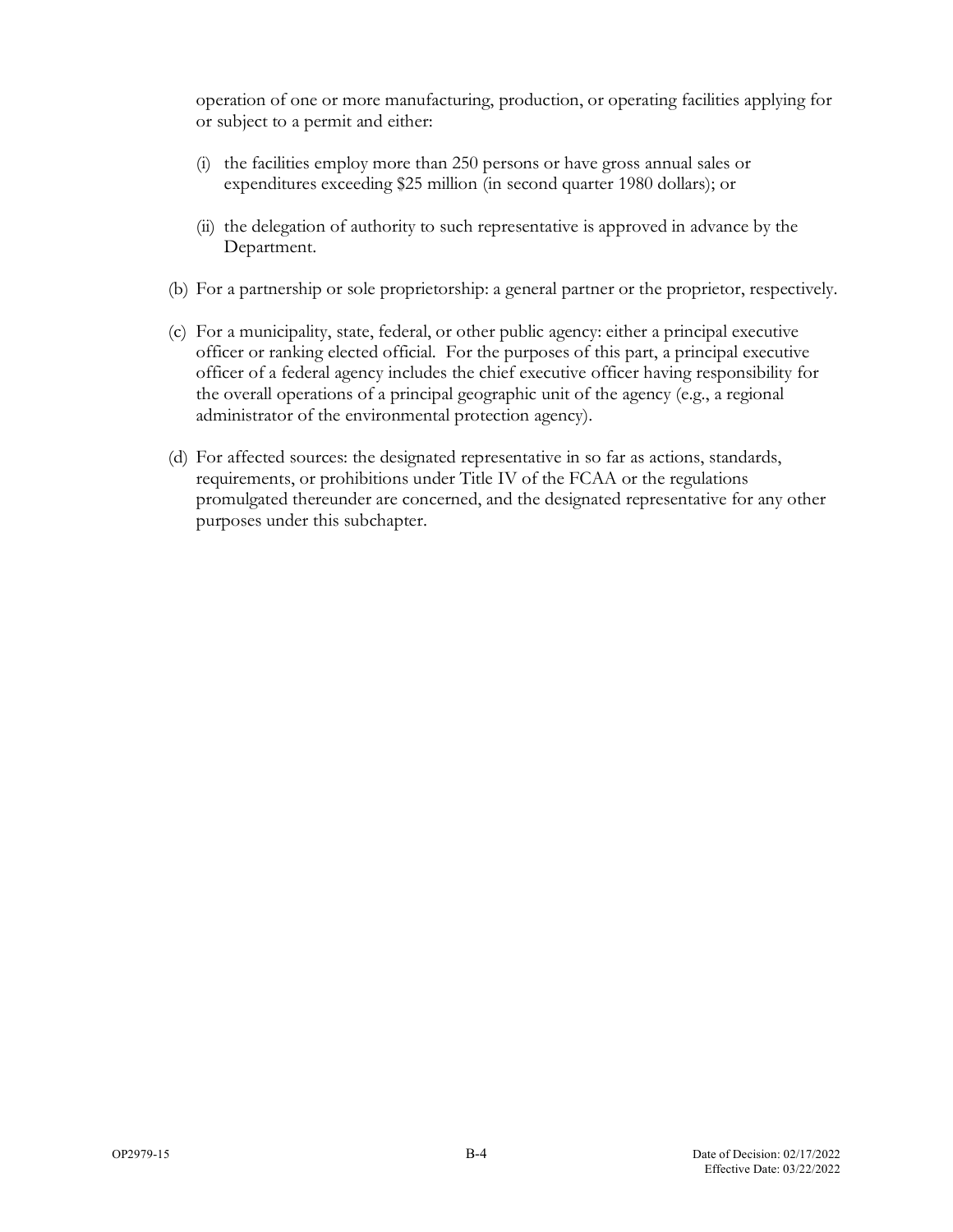#### **Abbreviations:**

| <b>ARM</b>      | Administrative Rules of Montana                 |
|-----------------|-------------------------------------------------|
| <b>ASTM</b>     | American Society of Testing Materials           |
| <b>BACT</b>     | Best Available Control Technology               |
| <b>BDT</b>      | bone dry tons                                   |
| <b>BTU</b>      | British Thermal Unit                            |
| <b>CFR</b>      | Code of Federal Regulations                     |
| CO              | carbon monoxide                                 |
| DEQ             | Department of Environmental Quality             |
| dscf            | dry standard cubic foot                         |
| dscfm           | dry standard cubic foot per minute              |
| <b>EEAP</b>     | Emergency Episode Action Plan                   |
| EPA             | U.S. Environmental Protection Agency            |
| EPA Method      | Test methods contained in 40 CFR 60, Appendix A |
| EU              | emissions unit                                  |
| <b>FCAA</b>     | Federal Clean Air Act                           |
| gr              | grains                                          |
| <b>HAP</b>      | hazardous air pollutant                         |
| <b>IEU</b>      | insignificant emissions unit                    |
| Mbdft           | thousand board feet                             |
| Method 5        | 40 CFR 60, Appendix A, Method 5                 |
| Method 9        | 40 CFR 60, Appendix A, Method 9                 |
| MMbdft          | million board feet                              |
| <b>MMBTU</b>    | million British Thermal Units                   |
| NOx             | oxides of nitrogen                              |
| NO <sub>2</sub> | nitrogen dioxide                                |
| O <sub>2</sub>  | oxygen                                          |
| Pb              | lead                                            |
| PM              | particulate matter                              |
| $PM_{10}$       | particulate matter less than 10 microns in size |
| psi             | pounds per square inch                          |
| sct             | standard cubic feet                             |
| <b>SIC</b>      | Source Industrial Classification                |
| SO <sub>2</sub> | sulfur dioxide                                  |
| SOx             | oxides of sulfur                                |
| tpy             | tons per year                                   |
| U.S.C.          | <b>United States Code</b>                       |
| VE              | visible emissions                               |
| <b>VOC</b>      | volatile organic compound                       |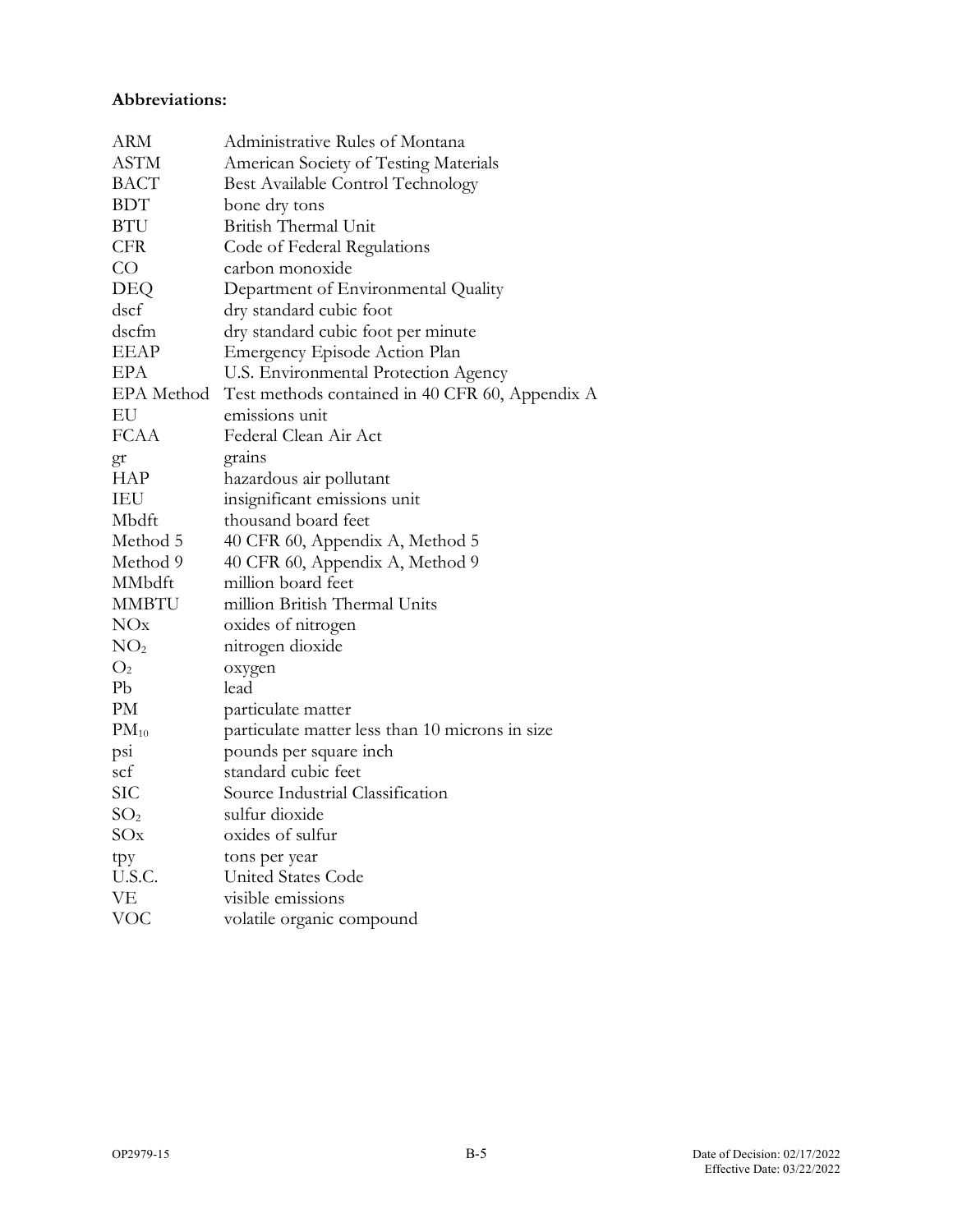#### **Appendix C NOTIFICATION ADDRESSES**

Compliance Notifications:

Montana Department of Environmental Quality Air, Energy & Mining Division Air Quality Bureau P.O. Box 200901 Helena, MT 59620-0901

United States EPA Air Program Coordinator Region VIII, Montana Office 10 W. 15<sup>th</sup> Street, Suite 3200 Helena, MT 59626

Permit Modifications:

Montana Department of Environmental Quality Air, Energy & Mining Division Air Quality Bureau P.O. Box 200901 Helena, MT 59620-0901

Office of Partnerships and Regulatory Assistance Air and Radiation Program US EPA Region VIII 8P-AR 1595 Wynkoop Street Denver, CO 80202-1129